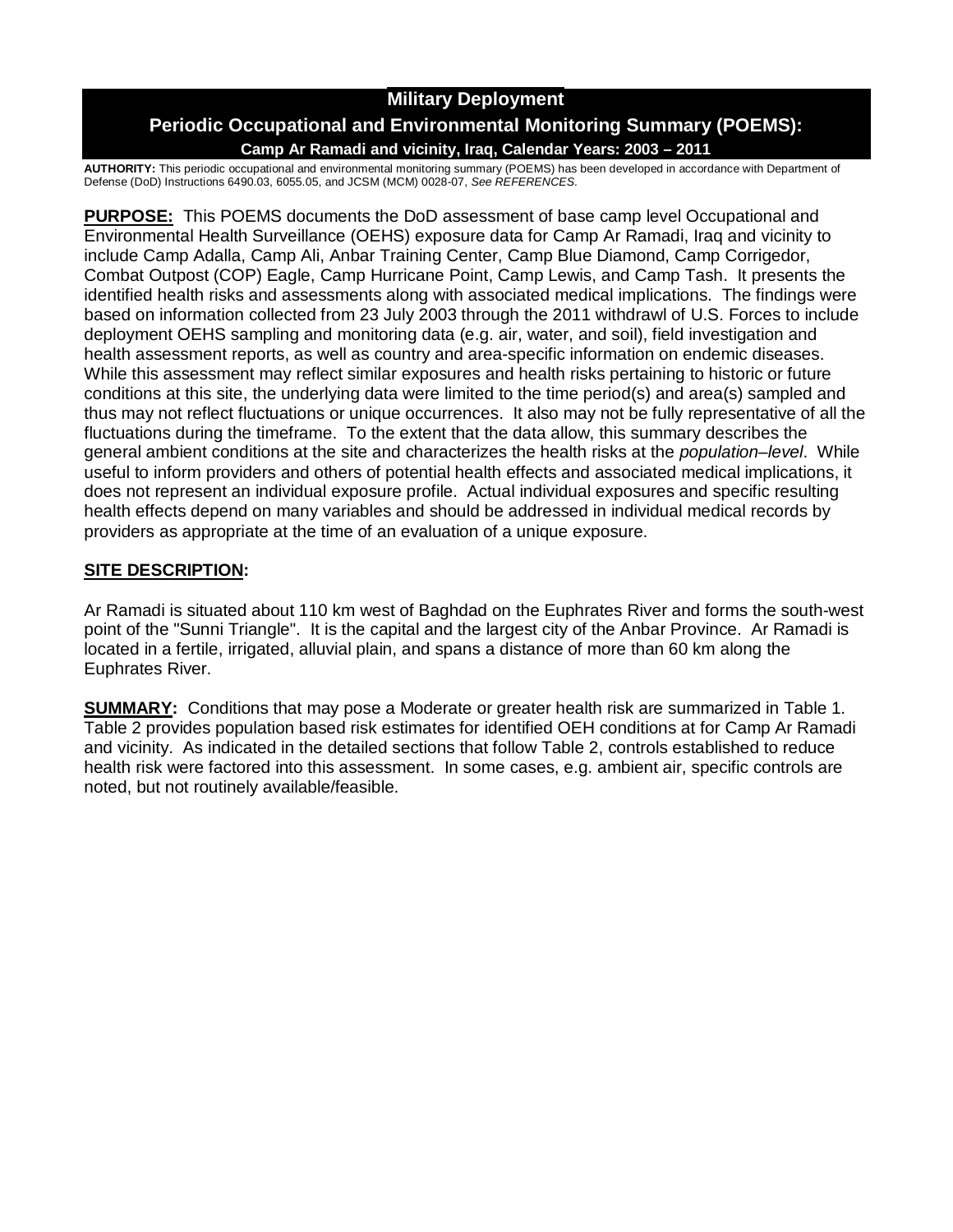#### **Table 1: Summary of Occupational and Environmental Conditions with MODERATE or Greater Health Risk**

#### *Short-term health risks & medical implications:*

The following hazards may be associated with potential acute health effects in some personnel during deployment at Camp Ar Ramadi and vicinity to include Camp Adalla, Camp Ali, Anbar Training Center, Camp Blue Diamond, Camp Corrigedor, COP Eagle, Camp Hurricane Point, Camp Lewis, and Camp Tash:

Inhalable coarse particulate matter less than 10 micrometers in diameter ( $PM_{10}$ ); inhalable fine particulate matter less than 2.5 micrometers in diameter (PM2.5); food/waterborne diseases (e.g., bacterial diarrhea, hepatitis A, typhoid fever, brucellosis, diarrhea-cholera, diarrhea-protozoal, hepatitis E); other endemic diseases (malaria, cutaneous leishmaniasis, Crimean-Congo hemorrhagic fever, sandfly fever, typhus-miteborne, leptospirosis, schistosomiasis, Tuberculosis (TB), rabies, Q fever); and heat stress. For food/waterborne diseases (e.g., bacterial diarrhea, hepatitis A, typhoid fever, brucellosis, diarrhea-cholera, diarrhea-protozoal, hepatitis E), if ingesting local food and water, the health effects can temporarily incapacitate personnel (diarrhea) or result in prolonged illness (hepatitis A, typhoid fever, brucellosis, hepatitis E). Risks from food/waterborne diseases may have been reduced with preventive medicine controls and mitigation, which includes hepatitis A and typhoid fever vaccinations and only drinking from approved water sources in accordance with standing CENTCOM policy. For other vector-borne endemic diseases (malaria, cutaneous leishmaniasis, Crimean-Congo hemorrhagic fever, sandfly fever, typhus-miteborne), these diseases may constitute a significant risk due to exposure to biting vectors; risk reduced to Low by proper wear of the treated uniform, application of repellent to exposed skin and bed net, and appropriate chemoprophylaxis. For water contact diseases (leptospirosis, schistosomiasis) activities involving extensive contact with surface water increase risk. For respiratory diseases (TB), personnel in close-quarter conditions could have been at risk for person-to-person spread. Animal contact diseases (rabies, Q fever), pose year-round risk. For heat stress, risk can be greater for susceptible persons including those older than 45, of low fitness level, unacclimatized, or with underlying medical conditions. Risks from heat stress may have been reduced with preventive medicine controls, work-rest cycles, and mitigation.

Air quality: For  $PM_{10}$  and  $PM_{2.5}$ , exposures may result in mild to more serious short-term health effects (e.g., eye, nose or throat and lung irritation) in some personnel while at this site. For  $PM_{10}$  and  $PM_{2.5}$ , certain subgroups of the deployed forces (e.g., those with pre-existing asthma/cardio-pulmonary conditions) are at greatest risk of developing notable health effects. Likewise, for burn pits, exposures to high levels of  $PM_{10}$  and  $PM_{2.5}$  in the smoke may also result in mild to more serious short-term health effects (e.g., eye, nose or throat and lung irritation) in some personnel and certain subgroups while at this site. Although most effects from exposure to particulate matter and burn pit smoke should have resolved post-deployment, providers should be prepared to consider the relationship between deployment exposures and current complaints. Some individuals may have sought treatment for acute respiratory irritation during their time at Camp Adalla, Camp Ali, Anbar Training Center, Camp Ar Ramadi, Camp Blue Diamond, Camp Corrigedor, COP Eagle, Camp Hurricane Point, Camp Lewis, and Camp Tash. Personnel who reported with symptoms or required treatment while at this site should have exposure/treatment noted in medical record (e.g., electronic medical record and/or on a Standard Form (SF) 600 (*Chronological Record of Medical Care*).

#### *Long-term health risks & medical implications:*

The following hazards may be associated with potential chronic health effects in some personnel during deployment at Camp Ar Ramadi and vicinity to include Camp Adalla, Camp Ali, Anbar Training Center, Camp Blue Diamond, Camp Corrigedor, COP Eagle, Camp Hurricane Point, Camp Lewis, and Camp Tash:

Air Quality: For inhalational exposure to high levels of dust and PM<sub>2.5</sub>, such as during high winds or dust storms, and for exposure to burn pit smoke, it is considered possible that some otherwise healthy personnel who were exposed for a longterm period to dust and particulate matter could develop certain health conditions (e.g., reduced lung function, cardiopulmonary disease). Personnel with a history of asthma or cardiopulmonary disease could potentially be more likely to develop such chronic health conditions. While the PM exposures are documented and archived, at this time there are no specific recommended, post-deployment medical surveillance evaluations or treatments. Providers should still consider overall individual health status (e.g., any underlying conditions/susceptibilities) and any potential unique individual exposures (such as burn pits, occupational exposures, or specific personal dosimeter data) and individual behaviors when assessing individual concerns. Certain individuals may need to be followed/evaluated for specific occupational exposures/injuries (e.g., annual audiograms as part of the medical surveillance for those enrolled in the Hearing Conservation Program; and personnel covered by Respiratory Protection Program and/or Hazardous Waste/Emergency Responders Medical Surveillance).

> Page 2 of 27 Reviewed by CENTCOM SG (01 August 2012) Final Approval Date (17 July 2013)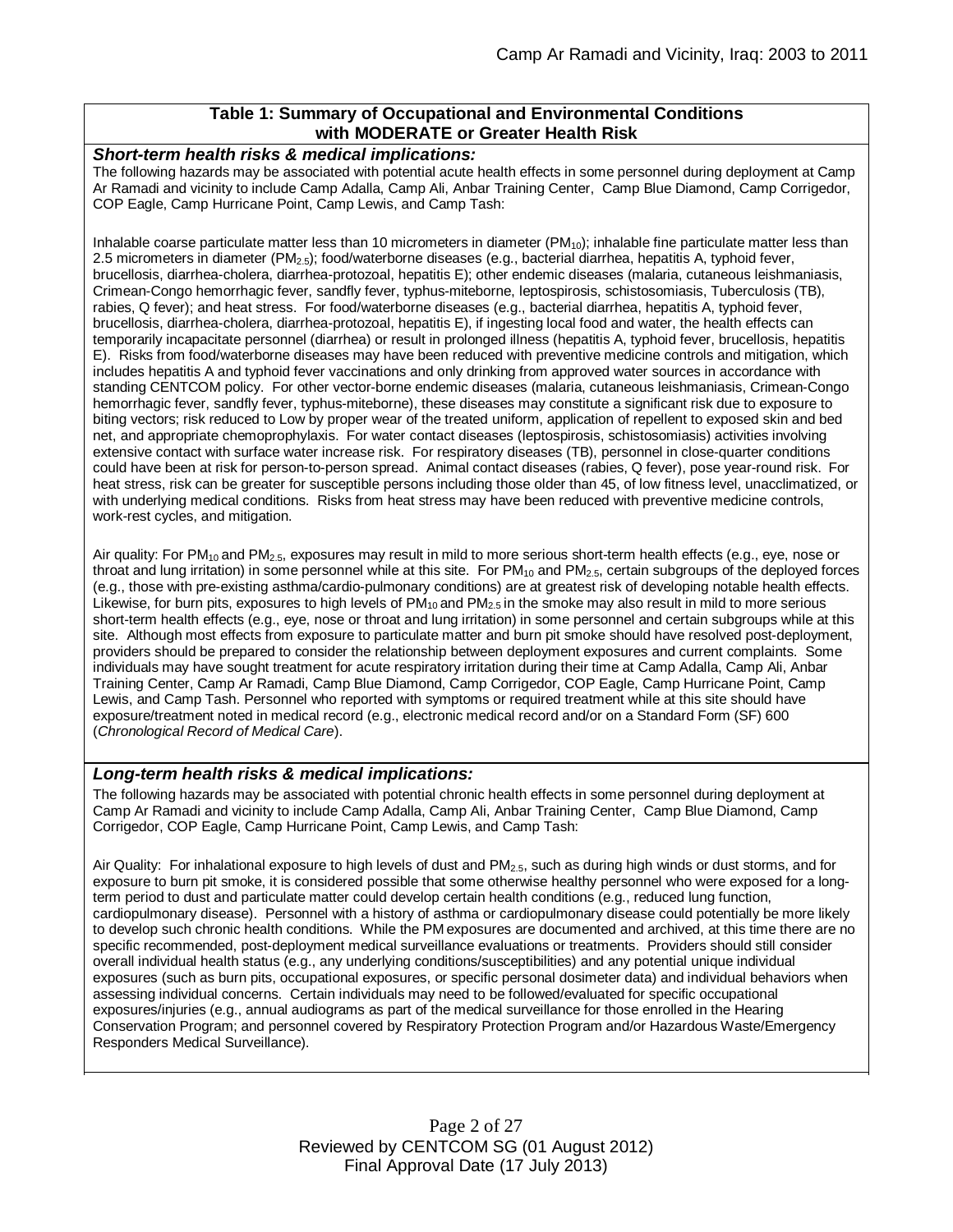| Table 2. Population-Based Health Risk Estimates for Camp Ar Ramadi to include Camp Adalla, Camp Ali, |
|------------------------------------------------------------------------------------------------------|
| Anbar Training Center, Camp Blue Diamond, Camp Corrigedor, COP Eagle, Camp Hurricane Point, Camp     |
| Lewis, and Camp Tash, Iraq $1,2$                                                                     |

| Source of<br><b>Identified Health</b><br>Risk <sup>3</sup>        | Unmitigated Health Risk Estimate <sup>4</sup>                                                                                                                                                                                                                                                                                                                                                                                                                                                                                                                                           | <b>Control Measures</b><br>Implemented                                                                                                                       | <b>Residual Health Risk Estimate<sup>4</sup></b>                                                                                                                                                                                                                                                                                                                                                                                                                                                                                                                                        |
|-------------------------------------------------------------------|-----------------------------------------------------------------------------------------------------------------------------------------------------------------------------------------------------------------------------------------------------------------------------------------------------------------------------------------------------------------------------------------------------------------------------------------------------------------------------------------------------------------------------------------------------------------------------------------|--------------------------------------------------------------------------------------------------------------------------------------------------------------|-----------------------------------------------------------------------------------------------------------------------------------------------------------------------------------------------------------------------------------------------------------------------------------------------------------------------------------------------------------------------------------------------------------------------------------------------------------------------------------------------------------------------------------------------------------------------------------------|
| <b>AIR</b>                                                        |                                                                                                                                                                                                                                                                                                                                                                                                                                                                                                                                                                                         |                                                                                                                                                              |                                                                                                                                                                                                                                                                                                                                                                                                                                                                                                                                                                                         |
| $PM_{10}$                                                         | Short-term: Low to High, Daily levels<br>vary, acute health effects (e.g., upper<br>respiratory tract irritation) more<br>pronounced during peak days. More<br>serious effects were possible in<br>susceptible persons (e.g., those with<br>asthma/existing respiratory diseases).<br>Long-term: No health guidelines                                                                                                                                                                                                                                                                   |                                                                                                                                                              | Short-term: Low to High, Daily levels<br>vary, acute health effects (e.g., upper<br>respiratory tract irritation) more<br>pronounced during peak days. More<br>serious effects were possible in<br>susceptible persons (e.g., those with<br>asthma/existing respiratory diseases).<br>Long-term: No health guidelines                                                                                                                                                                                                                                                                   |
| PM <sub>2.5</sub>                                                 | Short-term: Low to Moderate, A<br>majority of the time mild acute (short<br>term) health effects were anticipated;<br>certain peak levels may produce mild<br>eye, nose, or throat irritation in some<br>personnel and pre-existing health<br>conditions (e.g., asthma, or<br>cardiopulmonary diseases) may be<br>exacerbated.<br>Long-term: Moderate, A small<br>percentage of persons may have been<br>at increased risk for developing<br>chronic conditions. Particularly those<br>more susceptible to acute effects (e.g.,<br>those with asthma/existing respiratory<br>diseases). | Limiting strenuous<br>physical activities when<br>air quality is especially<br>poor; and actions such<br>as closing tent flaps,<br>windows, and doors        | Short-term: Low to Moderate, A<br>majority of the time mild acute (short<br>term) health effects were anticipated;<br>certain peak levels may produce mild<br>eye, nose, or throat irritation in some<br>personnel and pre-existing health<br>conditions (e.g., asthma, or<br>cardiopulmonary diseases) may be<br>exacerbated.<br>Long-term: Moderate, A small<br>percentage of persons may have<br>been at increased risk for developing<br>chronic conditions. Particularly those<br>more susceptible to acute effects<br>(e.g., those with asthma/existing<br>respiratory diseases). |
| <b>Water</b>                                                      |                                                                                                                                                                                                                                                                                                                                                                                                                                                                                                                                                                                         |                                                                                                                                                              |                                                                                                                                                                                                                                                                                                                                                                                                                                                                                                                                                                                         |
| Consumed<br>Water                                                 | Short-term: Insufficient data were<br>available to determine risk.                                                                                                                                                                                                                                                                                                                                                                                                                                                                                                                      | APHC (former<br>VETCOM) Approved<br><b>Bottled Water; Potable</b><br>water only from<br>approved water<br>sources                                            | Short-term: Insufficient data were<br>available to determine risk.                                                                                                                                                                                                                                                                                                                                                                                                                                                                                                                      |
|                                                                   | Long-term: Insufficient data were<br>available to determine risk.                                                                                                                                                                                                                                                                                                                                                                                                                                                                                                                       |                                                                                                                                                              | Long-term: Insufficient data were<br>available to determine risk.                                                                                                                                                                                                                                                                                                                                                                                                                                                                                                                       |
| Water for<br>Other<br>Purposes                                    | Short-term: Low, ROWPU-treated<br>(non-drinking) water at Camp Blue<br>Diamond from exposure to antimony in<br>non-drinking water was Low.<br>Long-term: None identified based on<br>available sample data.                                                                                                                                                                                                                                                                                                                                                                             | Water treated in<br>accordance with<br>standards applicable to<br>its intended use                                                                           | Short-term: Low, ROWPU-treated<br>(non-drinking) water at Camp Blue<br>Diamond from exposure to antimony<br>in non-drinking water was Low.<br>Long-term: None identified based on<br>available sample data.                                                                                                                                                                                                                                                                                                                                                                             |
| <b>Endemic</b><br><b>Disease</b>                                  |                                                                                                                                                                                                                                                                                                                                                                                                                                                                                                                                                                                         |                                                                                                                                                              |                                                                                                                                                                                                                                                                                                                                                                                                                                                                                                                                                                                         |
| Food borne/<br>Waterborne<br>(e.g., diarrhea-<br>bacteriological) | Short-term: Variable, Moderate to<br>High, (bacterial diarrhea, Hepatitis A,<br>Typhoid fever) to Moderate (Diarrhea-<br>cholera, diarrhea-protozoal,<br>Brucellosis and Hepatitis E). If<br>ingesting local food/water, the health<br>effects can temporarily incapacitate<br>personnel (diarrhea) or result in<br>prolonged illness (Hepatitis A, Typhoid<br>fever, Brucellosis, Hepatitis E).                                                                                                                                                                                        | Preventive measures<br>include Hepatitis A and<br><b>Typhoid fever</b><br>vaccination and<br>consumption of food<br>and water only from<br>approved sources. | Short-term: Low to none                                                                                                                                                                                                                                                                                                                                                                                                                                                                                                                                                                 |

Page 3 of 27 Reviewed by CENTCOM SG (01 August 2012) Final Approval Date (17 July 2013)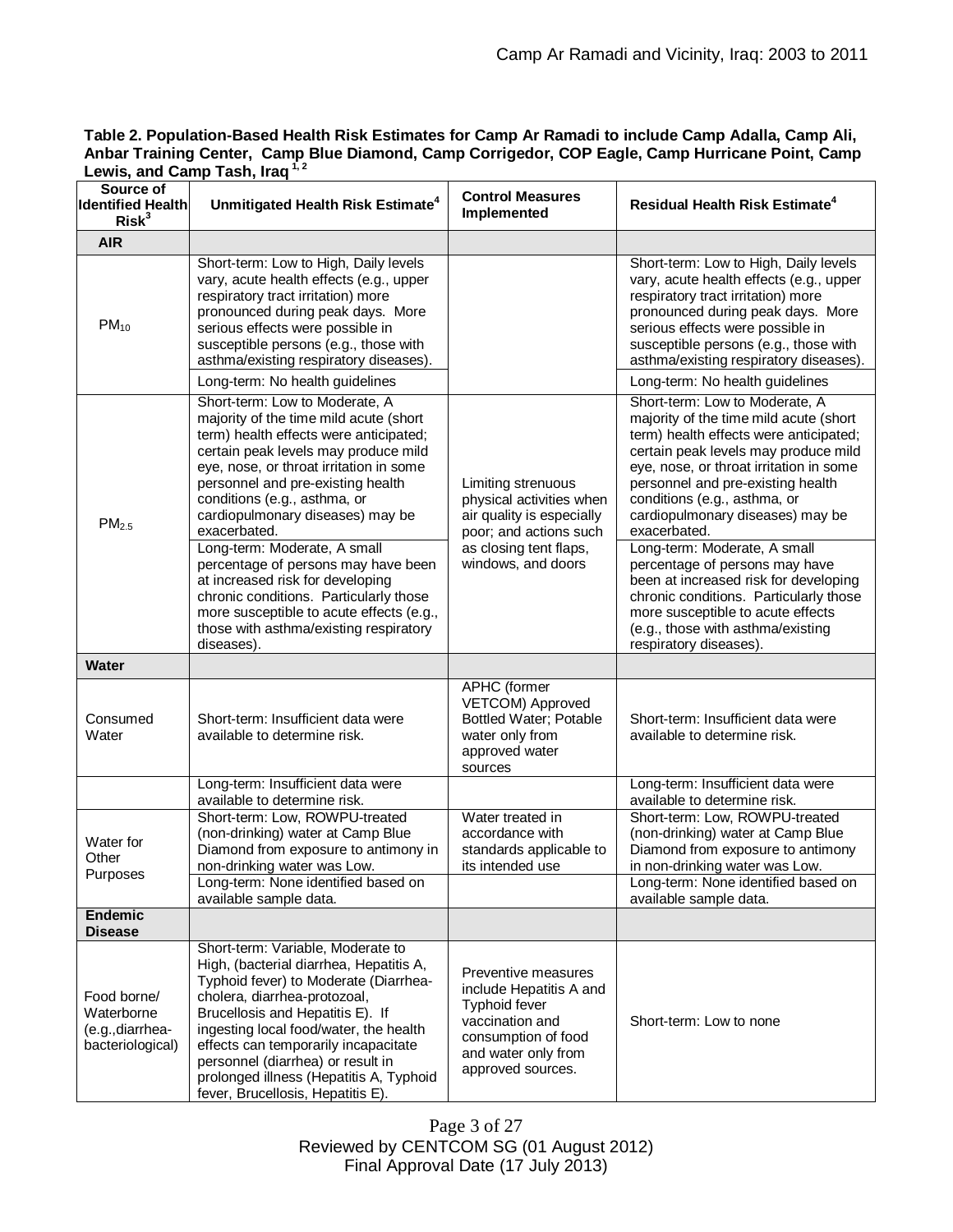| Source of<br><b>Identified Health</b><br>Risk <sup>3</sup> | Unmitigated Health Risk Estimate <sup>4</sup>                                                                                                                                                                                                                                                                                     | <b>Control Measures</b><br>Implemented                                                                                                                                                                                                                                                     | <b>Residual Health Risk Estimate<sup>4</sup></b>                                                                                                                                                                                                                                                                                  |
|------------------------------------------------------------|-----------------------------------------------------------------------------------------------------------------------------------------------------------------------------------------------------------------------------------------------------------------------------------------------------------------------------------|--------------------------------------------------------------------------------------------------------------------------------------------------------------------------------------------------------------------------------------------------------------------------------------------|-----------------------------------------------------------------------------------------------------------------------------------------------------------------------------------------------------------------------------------------------------------------------------------------------------------------------------------|
|                                                            | Long-term: none identified                                                                                                                                                                                                                                                                                                        |                                                                                                                                                                                                                                                                                            | Long-term: No data available                                                                                                                                                                                                                                                                                                      |
| Arthropod<br>Vector Borne                                  | Short-term: Variable Low to Moderate,<br>(Malaria, leishmaniasis-cutaneous,<br>Crimean-Congo hemorrhagic fever,<br>sandfly fever and typhus-miteborne),<br>Low (West Nile fever, and Plague).                                                                                                                                     | Preventive measures<br>include proper wear of<br>the treated uniform and<br>application of repellent<br>to exposed skin and<br>bed net, and<br>appropriate<br>chemoprophylaxis.                                                                                                            | Short-term: Low                                                                                                                                                                                                                                                                                                                   |
|                                                            | Long-term: Low (Leishmaniasis-<br>visceral infection)                                                                                                                                                                                                                                                                             |                                                                                                                                                                                                                                                                                            | Long-term: No data available                                                                                                                                                                                                                                                                                                      |
| Water-Contact<br>(e.g. wading,                             | Short-term: Moderate for leptospirosis<br>and schistosomiasis.                                                                                                                                                                                                                                                                    |                                                                                                                                                                                                                                                                                            | Short-term: Moderate for leptospirosis<br>and schistosomiasis.                                                                                                                                                                                                                                                                    |
| swimming)                                                  | Long-term: No data available                                                                                                                                                                                                                                                                                                      |                                                                                                                                                                                                                                                                                            | Long-term: No data available                                                                                                                                                                                                                                                                                                      |
| Respiratory                                                | Short-term: Low to Moderate;<br>Moderate for tuberculosis (TB) to Low<br>for meningococcal meningitis.                                                                                                                                                                                                                            | TB is evaluated as part<br>of the PDHA (Post<br>Deployment Health                                                                                                                                                                                                                          | Short-term: Low                                                                                                                                                                                                                                                                                                                   |
|                                                            | Long-term: No data available                                                                                                                                                                                                                                                                                                      | Assessment). A TB<br>skin test is required<br>post-deployment if<br>potentially exposed.                                                                                                                                                                                                   | Long-term: No data available                                                                                                                                                                                                                                                                                                      |
| <b>Animal Contact</b>                                      | Short-term: Low to Moderate;<br>Moderate (Rabies and Q-fever), Low<br>(Anthrax and H5N1 avian influenza)                                                                                                                                                                                                                          | General Order 1B<br>mitigates rabies risk by<br>prohibiting contact<br>with, adoption, or<br>feeding of feral<br>animals. Risks are<br>further reduced in the<br>event of assessed<br>contact by prompt<br>post-exposure rabies<br>prophylaxis IAW the<br><b>CDC's ACIP</b><br>guidelines. | Short-term: No data available                                                                                                                                                                                                                                                                                                     |
|                                                            | Long-term: Low (Rabies)                                                                                                                                                                                                                                                                                                           |                                                                                                                                                                                                                                                                                            | Long-term: No data available                                                                                                                                                                                                                                                                                                      |
| <b>VENOMOUS</b><br><b>ANIMAL/</b><br><b>INSECTS</b>        |                                                                                                                                                                                                                                                                                                                                   |                                                                                                                                                                                                                                                                                            |                                                                                                                                                                                                                                                                                                                                   |
| Snakes,<br>scorpions, and<br>spiders                       | Short-term: Low; If encountered,<br>effects of venom vary with species<br>from mild localized swelling (e.g. S.<br>maurus) to potentially lethal effects<br>(e.g. V. albicornuta).                                                                                                                                                | Risk reduced with<br>proper and timely<br>treatment.                                                                                                                                                                                                                                       | Short-term: Low; If encountered,<br>effects of venom vary with species<br>from mild localized swelling (e.g. S.<br>maurus) to potentially lethal effects<br>(e.g. V. albicornuta).                                                                                                                                                |
|                                                            | Long-term: No data available                                                                                                                                                                                                                                                                                                      |                                                                                                                                                                                                                                                                                            | Long-term: No data available                                                                                                                                                                                                                                                                                                      |
| <b>HEAT/COLD</b><br><b>STRESS</b>                          |                                                                                                                                                                                                                                                                                                                                   |                                                                                                                                                                                                                                                                                            |                                                                                                                                                                                                                                                                                                                                   |
| Heat                                                       | Short-term: Low to High; Risk of heat<br>injury in unacclimatized personnel was<br>High for May - September.<br>Long-term: Low; However, the risk<br>may be greater to certain susceptible<br>persons-those older (i.e., greater than<br>45 years), in lesser physical shape, or<br>with underlying medical/health<br>conditions. | Risks from heat stress<br>may have been<br>reduced with<br>preventive medicine<br>controls, work-rest<br>cycles, and mitigation.                                                                                                                                                           | Short-term: Low to High; Risk of heat<br>injury in unacclimatized personnel<br>was High for May - September.<br>Long-term: Low; However, the risk<br>may be greater to certain susceptible<br>persons-those older (i.e., greater<br>than 45 years), in lesser physical<br>shape, or with underlying<br>medical/health conditions. |
| Cold                                                       | Long-term: Low risk of cold<br>stress/injury.<br>Long-term: Low; Long-term health<br>implications from cold injuries were<br>rare but can occur, especially from<br>more serious injuries such as frost                                                                                                                           | Risks from cold stress<br>may have been<br>reduced with protective<br>measures such as use<br>of the buddy system in<br>cold weather, and                                                                                                                                                  | Long-term: Low risk of cold<br>stress/injury.<br>Long-term: Low; Long-term health<br>implications from cold injuries were<br>rare but can occur, especially from<br>more serious injuries such as frost                                                                                                                           |

Page 4 of 27 Reviewed by CENTCOM SG (01 August 2012) Final Approval Date (17 July 2013)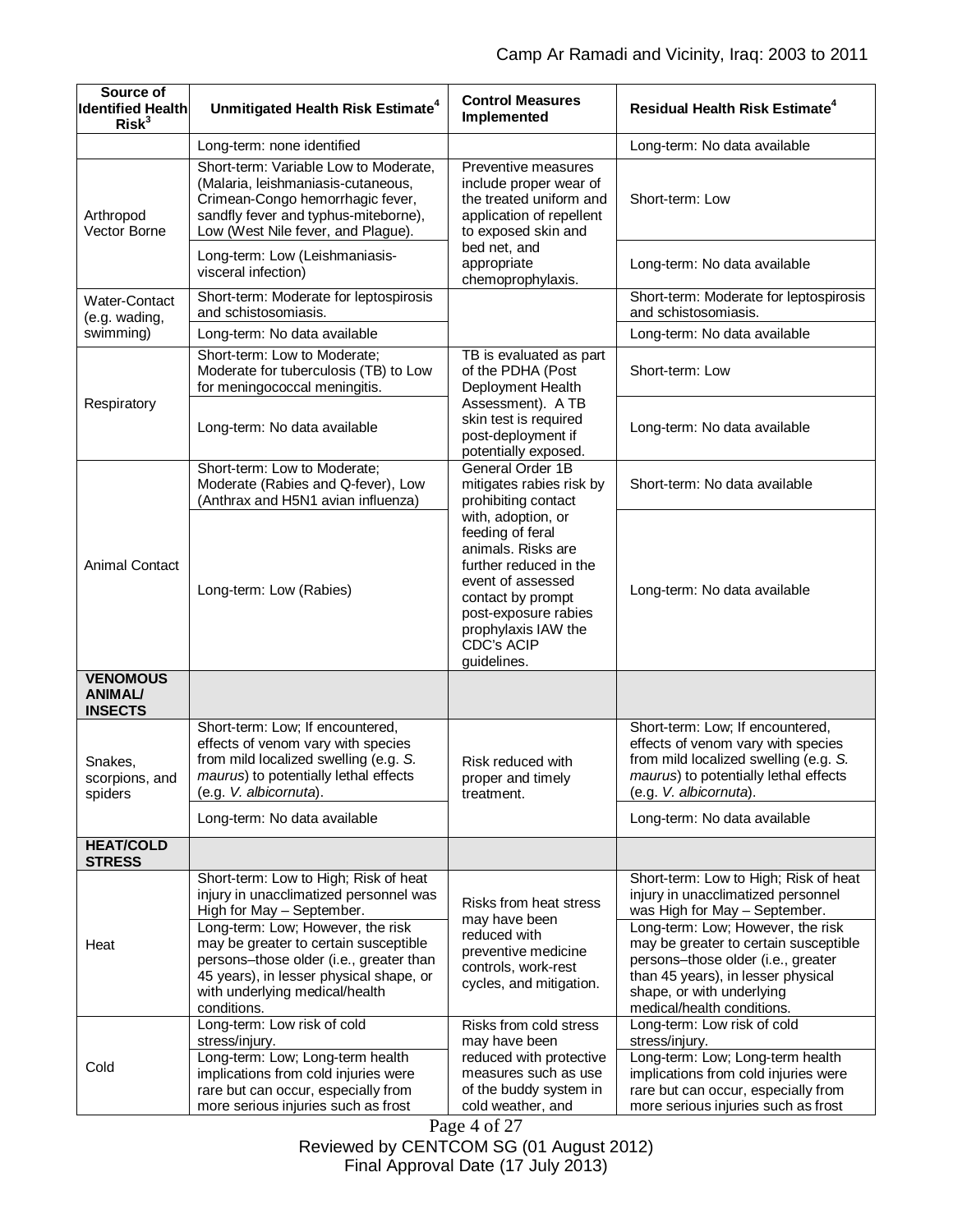| Source of<br><b>Identified Health</b><br>Risk <sup>3</sup> | Unmitigated Health Risk Estimate <sup>4</sup>                                                                                                                                                                                                                                                                                                                                                                                                                                                                                                                                                                                                                                 | <b>Control Measures</b><br>Implemented                                                                                                                                                                                                     | Residual Health Risk Estimate <sup>4</sup>                                                                                                                                                                                                                                                                                                                                                                                                                                                                                                                                                                                                                                    |
|------------------------------------------------------------|-------------------------------------------------------------------------------------------------------------------------------------------------------------------------------------------------------------------------------------------------------------------------------------------------------------------------------------------------------------------------------------------------------------------------------------------------------------------------------------------------------------------------------------------------------------------------------------------------------------------------------------------------------------------------------|--------------------------------------------------------------------------------------------------------------------------------------------------------------------------------------------------------------------------------------------|-------------------------------------------------------------------------------------------------------------------------------------------------------------------------------------------------------------------------------------------------------------------------------------------------------------------------------------------------------------------------------------------------------------------------------------------------------------------------------------------------------------------------------------------------------------------------------------------------------------------------------------------------------------------------------|
|                                                            | bite.                                                                                                                                                                                                                                                                                                                                                                                                                                                                                                                                                                                                                                                                         | proper wear of<br>protective clothing.                                                                                                                                                                                                     | bite.                                                                                                                                                                                                                                                                                                                                                                                                                                                                                                                                                                                                                                                                         |
| <b>Unique</b><br>Incidents/<br><b>Concerns</b>             |                                                                                                                                                                                                                                                                                                                                                                                                                                                                                                                                                                                                                                                                               |                                                                                                                                                                                                                                            |                                                                                                                                                                                                                                                                                                                                                                                                                                                                                                                                                                                                                                                                               |
| Pesticides/<br>Pest Control                                | Short-term: Low health risk from<br>pesticide exposure.<br>Long-term: Low health risk from<br>pesticide exposure.                                                                                                                                                                                                                                                                                                                                                                                                                                                                                                                                                             | See Section 10.4<br>See Section 10.4                                                                                                                                                                                                       | Short-term: Low health risk from<br>pesticide exposure.<br>Long-term: Low health risk from<br>pesticide exposure.                                                                                                                                                                                                                                                                                                                                                                                                                                                                                                                                                             |
| <b>Burn Pit</b><br>$PM_{10}$                               | Short-term: Hazard severity negligible<br>to critical. However, the limited<br>available data were insufficient to<br>characterize potential health risks.<br>Acute health effects (e.g., upper<br>respiratory tract irritation) more<br>pronounced during peak days. More<br>serious effects were possible in<br>susceptible persons (e.g., those with<br>asthma/existing respiratory diseases).                                                                                                                                                                                                                                                                             | Control measures may<br>have included locating<br>burn pits downwind of<br>prevailing winds,<br>increased distance<br>from living and working<br>areas when possible,<br>and improved waste<br>segregation and<br>management<br>techniques | Short-term: Hazard severity negligible<br>to critical. However, the limited<br>available data were insufficient to<br>characterize potential health risks.<br>Acute health effects (e.g., upper<br>respiratory tract irritation) more<br>pronounced during peak days. More<br>serious effects were possible in<br>susceptible persons (e.g., those with<br>asthma/existing respiratory diseases).                                                                                                                                                                                                                                                                             |
|                                                            | Long-term: No health guidelines                                                                                                                                                                                                                                                                                                                                                                                                                                                                                                                                                                                                                                               |                                                                                                                                                                                                                                            | Long-term: No health guidelines                                                                                                                                                                                                                                                                                                                                                                                                                                                                                                                                                                                                                                               |
| <b>Burn Pit</b><br>PM <sub>2.5</sub>                       | Short-term: Hazard severity marginal.<br>However, the limited available data<br>were insufficient to characterize<br>potential health risks. A majority of the<br>time mild acute (short term) health<br>effects were anticipated; certain peak<br>levels may produce mild eye, nose, or<br>throat irritation in some personnel and<br>pre-existing health conditions (e.g.,<br>asthma, or cardiopulmonary diseases)<br>may be exacerbated.<br>Long-term: Hazard severity marginal.<br>However, the limited available data<br>were insufficient to characterize<br>potential health risks. A small<br>percentage of persons may have been<br>at increased risk for developing |                                                                                                                                                                                                                                            | Short-term: Hazard severity marginal.<br>However, the limited available data<br>were insufficient to characterize<br>potential health risks. A majority of<br>the time mild acute (short term) health<br>effects were anticipated; certain peak<br>levels may produce mild eye, nose, or<br>throat irritation in some personnel and<br>pre-existing health conditions (e.g.,<br>asthma, or cardiopulmonary<br>diseases) may be exacerbated.<br>Long-term: Hazard severity marginal.<br>However, the limited available data<br>were insufficient to characterize<br>potential health risks. A small<br>percentage of persons may have<br>been at increased risk for developing |
|                                                            | chronic conditions. Particularly those<br>more susceptible to acute effects (e.g.,<br>those with asthma/existing respiratory<br>diseases).                                                                                                                                                                                                                                                                                                                                                                                                                                                                                                                                    |                                                                                                                                                                                                                                            | chronic conditions. Particularly those<br>more susceptible to acute effects<br>(e.g., those with asthma/existing<br>respiratory diseases).                                                                                                                                                                                                                                                                                                                                                                                                                                                                                                                                    |

<sup>1</sup> This Summary Table provides a qualitative estimate of population-based short- and long-term health risks associated with the general ambient and occupational environment conditions at Camp Ar Ramadi and vicinity to include Camp Adalla, Camp Ali, Anbar Training Center, Camp Blue Diamond, Camp Corrigedor, COP Eagle, Camp Hurricane Point, Camp Lewis, and Camp Tash, Iraq. It does not represent a unique individual exposure profile. Actual individual exposures and health effects depend on many variables. For example, while a chemical may be present in the environment, if a person does not inhale, ingest, or contact a specific dose of the chemical for adequate duration and frequency, then there may be no health risk. Alternatively, a person at a specific location may experience a unique exposure which could result in a significant individual exposure. Any such person seeking medical care should have their specific exposure documented in an SF600.

 $^2$  This assessment was based on specific data and reports obtained from the 23 July 2003 through 18 December 2010 timeframe. It was considered a current representation of general site conditions but may not reflect certain fluctuations or unique exposure incidents. Acute health risk estimates are generally consistent with field-observed health effects.

 $^3$  This Summary Table was organized by major categories of identified sources of health risk. It only lists those sub-categories specifically identified and addressed at Camp Adalla, Camp Ali, Anbar Training Center, Camp Ar Ramadi, Camp Blue Diamond, Camp Corrigedor, Combat COP Eagle, Camp Hurricane Point, Camp Lewis, and Camp Tash, Iraq. The health risks are presented as Low, Moderate, High or Extremely High for both acute and chronic health effects. The health risk level was based on an assessment of both the potential severity of the health effects that could have been caused and probability of the exposure that could produce such health effects. Details can be obtained from the APHC/AIPH. Where applicable, "None Identified" was used when though an exposure was identified, no health risk of either a specific acute or chronic health effects were determined. More detailed descriptions of OEH exposures that were evaluated but

> Page 5 of 27 Reviewed by CENTCOM SG (01 August 2012) Final Approval Date (17 July 2013)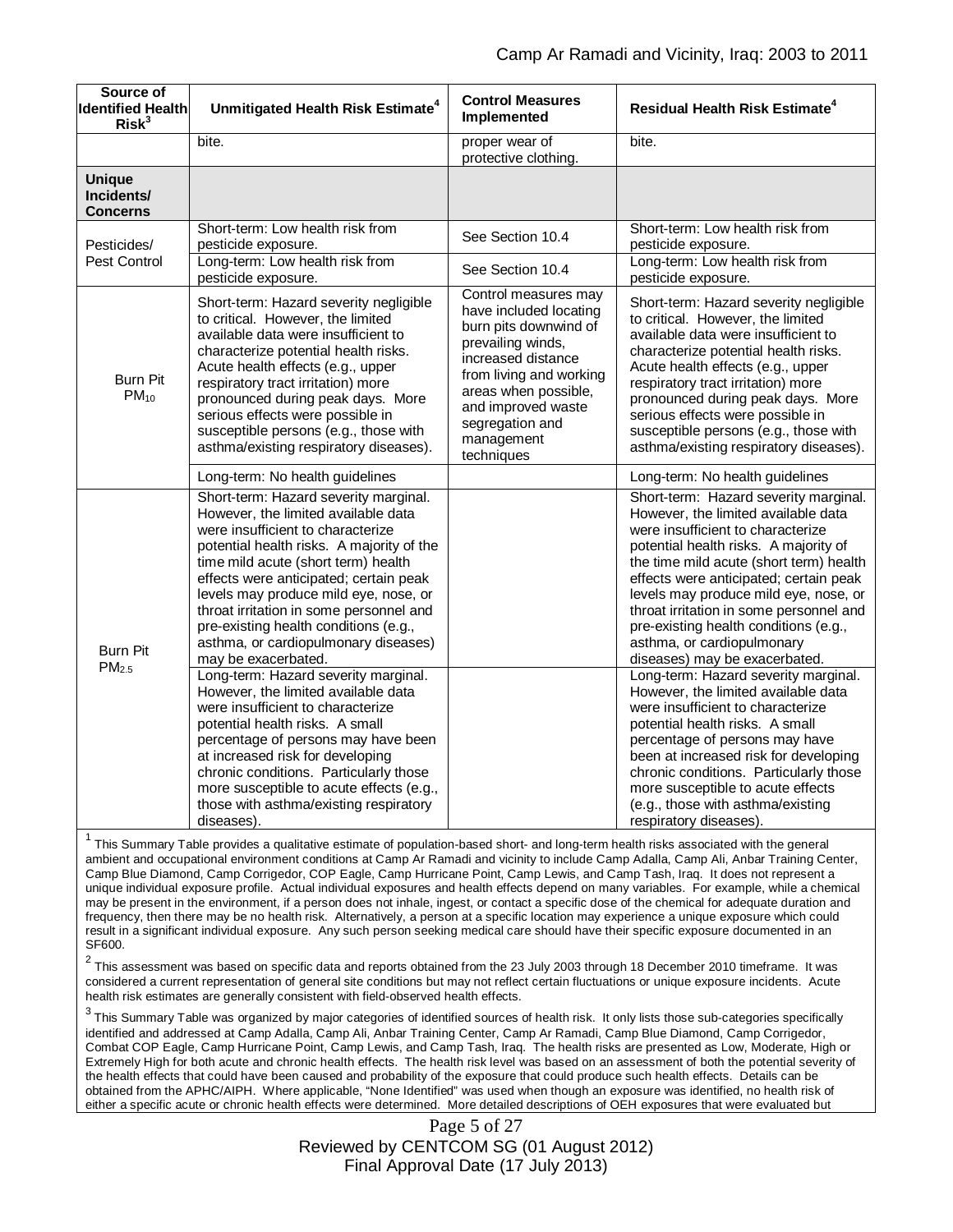| Source of<br><b>Identified Health</b><br>Risk <sup>3</sup>                                                                                           | Unmitigated Health Risk Estimate <sup>4</sup> | <b>Control Measures</b><br>Implemented | <b>Residual Health Risk Estimate<sup>4</sup></b> |  |
|------------------------------------------------------------------------------------------------------------------------------------------------------|-----------------------------------------------|----------------------------------------|--------------------------------------------------|--|
| determined to pose no health risk are discussed in the following sections of this report.                                                            |                                               |                                        |                                                  |  |
| <sup>t</sup> Health risks in this Summary Table were based on quantitative surveillance thresholds (e.g. endemic disease rates; host/vector/pathogen |                                               |                                        |                                                  |  |
| surveillance) or screening levels, e.g. Military Exposure Guidelines (MEGs) for chemicals. Some previous assessment reports may provide              |                                               |                                        |                                                  |  |
| slightly inconsistent health risk estimates because quantitative criteria such as MEGs may have changed since the samples were originally            |                                               |                                        |                                                  |  |
| evaluated and/or because this assessment makes use of all historic site data while previous reports may have only been based on a select             |                                               |                                        |                                                  |  |

few samples.

Page 6 of 27 Reviewed by CENTCOM SG (01 August 2012) Final Approval Date (17 July 2013)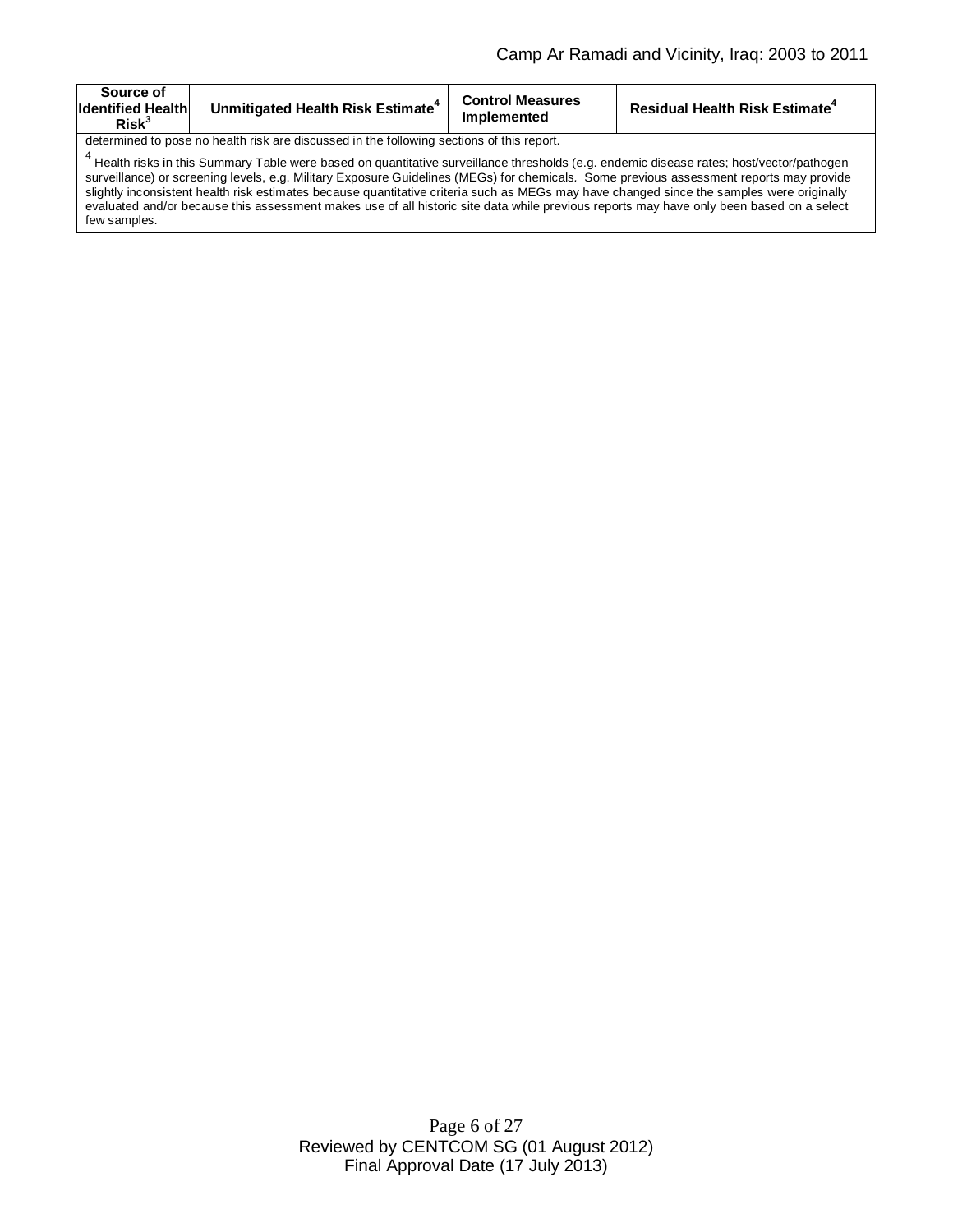## **1 Discussion of Health Risks at Camp Ar Ramadi and Vicinity, Iraq by Source**

The following sections describe the major source categories of potential health risk that were evaluated at Camp Ar Ramadi, Iraq and vicinity to include Camp Adalla, Camp Ali, Anbar Training Center, Camp Blue Diamond, Camp Corrigedor, Combat Outpost (COP) Eagle, Camp Hurricane Point, Camp Lewis, and Camp Tash. For each category, the evaluation process includes identifying what, if any, specific sub-categories/health concerns are present. This initial step results in "screening out" certain subcategories that pose no identifiable health risk (for example if all data was below screening levels). While these sections may include sub-categories that have been determined to present no identifiable health risk, the summary table on the previous page only contains those sub-categories that were determined to pose identified potential health risks.

### **2 Air**

#### 2.1 Site-Specific Sources Identified

Camp Ar Ramadi, Iraq and vicinity were situated in a dusty semi-arid desert environment. Inhalational exposure to high levels of dust and particulate matter, such as during high winds or dust storms, may have resulted result in mild to more serious short-term health effects (e.g., eye, nose or throat and lung irritation) in some personnel. Additionally, certain subgroups of the deployed forces (e.g., those with pre-existing asthma/cardio pulmonary conditions) were at greatest risk of developing notable health effects. Additional exposures from the DoD use of open burn pits to dispose of waste/refuse such as paper, plastic, and wood may have also occurred. The risk assessment for air samples taken near the burn pits are presented in section 10.5. All other samples obtained were used to represent the overall ambient air conditions of the site, and are presented below.

#### 2.2 *Particulate matter, less than10 micrometers* (PM<sub>10</sub>)

### *2.2.1 Sample data/Notes:*

Exposure Guidelines: Short-term (24-hour) PM<sub>10</sub> (µg/m<sup>3</sup>): Negligible MEG=250, Marginal MEG=420, Critical MEG=600. Long-term  $PM_{10}$  MEG (µg/m<sup>3</sup>): Not Available.

Camp Ar Ramadi: A total of 16  $PM_{10}$  air samples were collected from 10 April 2005 to 7 May 2009 (No data available for 2008). The range of 24-hour PM<sub>10</sub> concentrations was 56 μg/m<sup>3</sup> – 793 μg/m<sup>3</sup> with an average concentration of 334  $\mu$ g/m<sup>3</sup>.

Camp Blue Diamond: A total of 5  $PM_{10}$  air samples were collected from 11 to 19 May 2004. The range of 24-hour PM<sub>10</sub> concentrations was 126 μg/m<sup>3</sup> – 515 μg/m<sup>3</sup> with an average concentration of 289 μg/m<sup>3</sup>. Data were insufficient to characterize potential health risks associated with PM<sub>10</sub> exposure.

Camp Hurricane Point: A total of 5  $PM_{10}$  air samples were collected from 20 June to 11 July 2004. The range of 24-hour PM<sub>10</sub> concentrations was 102 μg/m<sup>3</sup> – 240 μg/m<sup>3</sup> with an average concentration of 164  $\mu$ g/m<sup>3</sup>. Data were insufficient to characterize potential health risks associated with PM<sub>10</sub> exposure.

### *2.2.2 Short-term health risks:*

Low to High: The short-term risk assessment was Low for typical PM<sub>10</sub> concentrations, and High for the peak  $PM_{10}$  concentration at Camp Ar Ramadi. A Low health risk suggests that expected losses have little or no impact on accomplishing the mission, with little to no in-theater medical resources anticipated for protection and treatment. A High health risk suggests that significant degradation of

> Page 7 of 27 Reviewed by CENTCOM SG (01 August 2012) Final Approval Date (17 July 2013)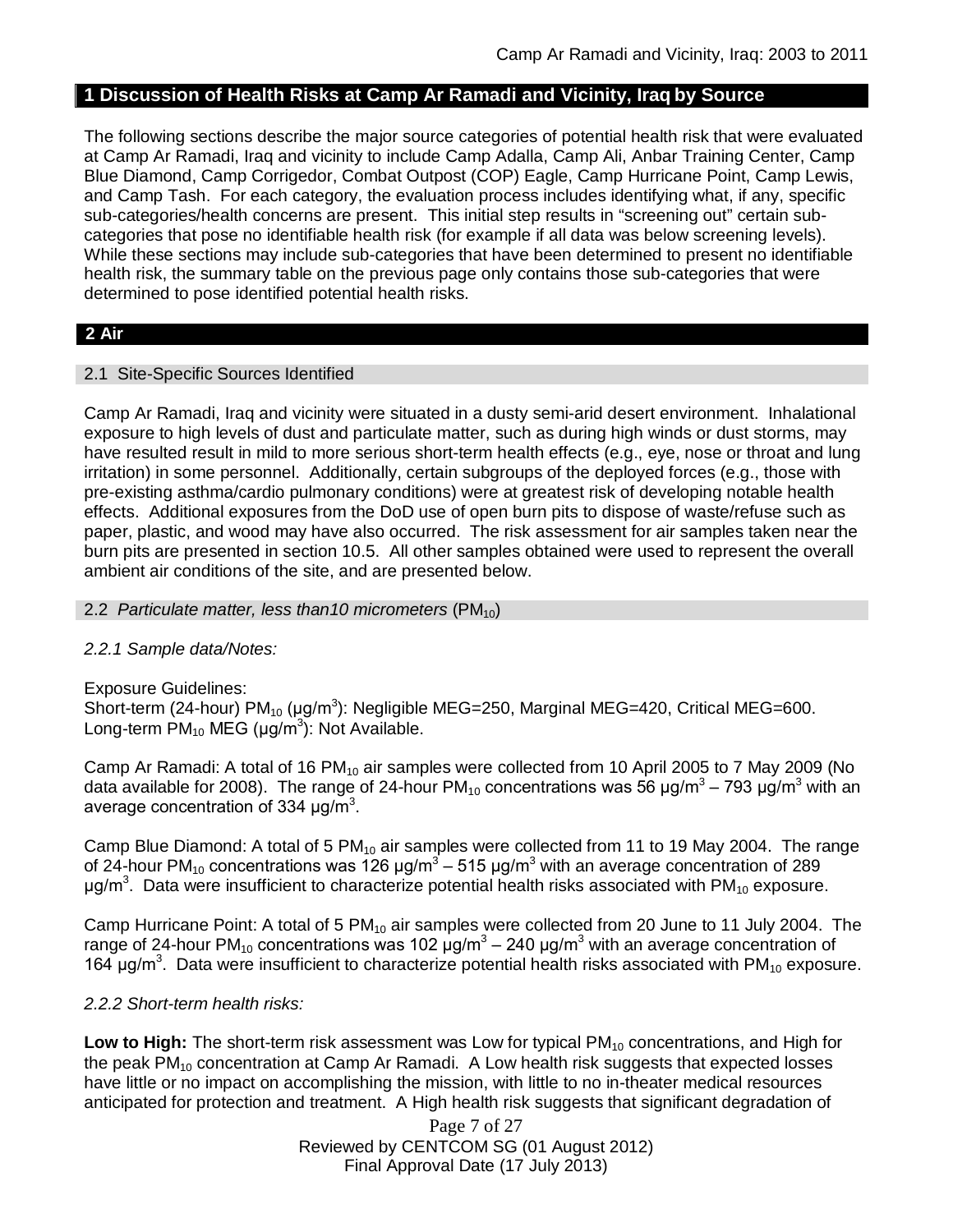mission capabilities in terms of the required mission standard, inability to accomplish all parts of the mission, or inability to complete the mission to standard if hazards occurred during the mission. Daily average health risk levels for  $PM_{10}$  show no hazard for 44%, low health risk for 19%, moderate health risk for 25%, and a High health risk 12% of the time. Confidence in the short-term  $PM_{10}$  health risk assessment was low (Reference 10, Table 3-6).

The short-term typical hazard severity was negligible. During typical exposures at the negligible hazard severity level (250 ug/m<sup>3</sup> - 420 ug/m<sup>3</sup>), a few personnel may have experienced notable eye, nose, and throat irritation; most personnel may have experienced only mild effects. Pre-existing health conditions (e.g., asthma, or cardiopulmonary diseases) may have been exacerbated. For the highest observed  $PM_{10}$  concentration, the short-term hazard severity was marginal. During peak exposures at the marginal hazard severity level (420 ug/m<sup>3</sup> - 600 ug/m<sup>3</sup>), a majority of personnel may have experienced notable eye, nose, and throat irritation and some respiratory effects. Some lost duty days were expected. Significant aerobic activity may have increased risk. Those with a history of asthma or cardiopulmonary disease were expected to have experienced increased symptoms. Confidence in short-term  $PM_{10}$  risk assessment was low (Reference 10, Table 3-6).

### *2.2.3 Long-term health risk:*

**Not Evaluated-no available health guidelines**. The U. S. Environmental Protection Agency (EPA) has retracted its long-term standard (national ambient air quality standards, NAAQS) for  $PM_{10}$  due to an inability to clearly link chronic health effects with chronic  $PM_{10}$  exposure levels.

#### 2.3 Particulate Matter, less than 2.5 *micrometers* (PM<sub>2.5</sub>)

#### *2.3.1 Sample data/Notes:*

Exposure Guidelines:

Short-term (24-hour) PM<sub>2.5</sub> MEGs (μg/m<sup>3</sup>): Negligible MEG=65, Marginal MEG=250, Critical MEG=500. Long-term PM<sub>2.5</sub> MEGs: Negligible MEG=15, Marginal MEG=65.

Camp Ar Ramadi: a total of 14 PM<sub>2.5</sub> air samples were collected from 10 April 2005 to 12 June 2010 (No data available from 2006-2008). The range of 24-hour PM<sub>2.5</sub> concentrations was 33  $\mu$ g/m<sup>3</sup> – 507 μg/m<sup>3</sup> with an average concentration of 126 μg/m<sup>3</sup>.

Camp Blue Diamond: A total of 5  $PM<sub>2.5</sub>$  air samples were collected from 2-7 June 2004. The range of 24-hour PM<sub>2.5</sub> concentrations was 32 μg/m<sup>3</sup> – 64 μg/m<sup>3</sup> with an average concentration of 48 μg/m<sup>3</sup>. Data were insufficient to characterize potential health risks associated with  $PM<sub>2.5</sub>$  exposure.

Camp Hurricane Point: A total of 5 PM $_{25}$  air samples were collected from 22 June to 9 July 2004. The range of 24-hour PM<sub>2.5</sub> concentrations was 20 μg/m<sup>3</sup> – 68 μg/m<sup>3</sup> with an average concentration of 45 μg/m<sup>3</sup>. Data were insufficient to characterize potential health risks associated with PM<sub>2.5</sub> exposure.

Camp Lewis: A total of  $3 PM<sub>2.5</sub>$  air samples were collected from 13 June to 2 December 2009. The range of 24-hour PM<sub>2.5</sub> concentrations was 44 μg/m<sup>3</sup> – 430 μg/m<sup>3</sup> with an average concentration of 184 μg/m<sup>3</sup>. Data were insufficient to characterize potential health risks associated with PM<sub>2.5</sub> exposure.

#### *2.3.2 Short-term health risks:*

Low to Moderate: The short-term risk assessment was Low for typical PM<sub>2.5</sub> concentrations, and Moderate for the peak  $PM_{2.5}$  concentration at Camp Ar Ramadi (Reference 10, Table 3-2). A Low health risk suggests that expected losses have had little or no impact on accomplishing the mission,

> Page 8 of 27 Reviewed by CENTCOM SG (01 August 2012) Final Approval Date (17 July 2013)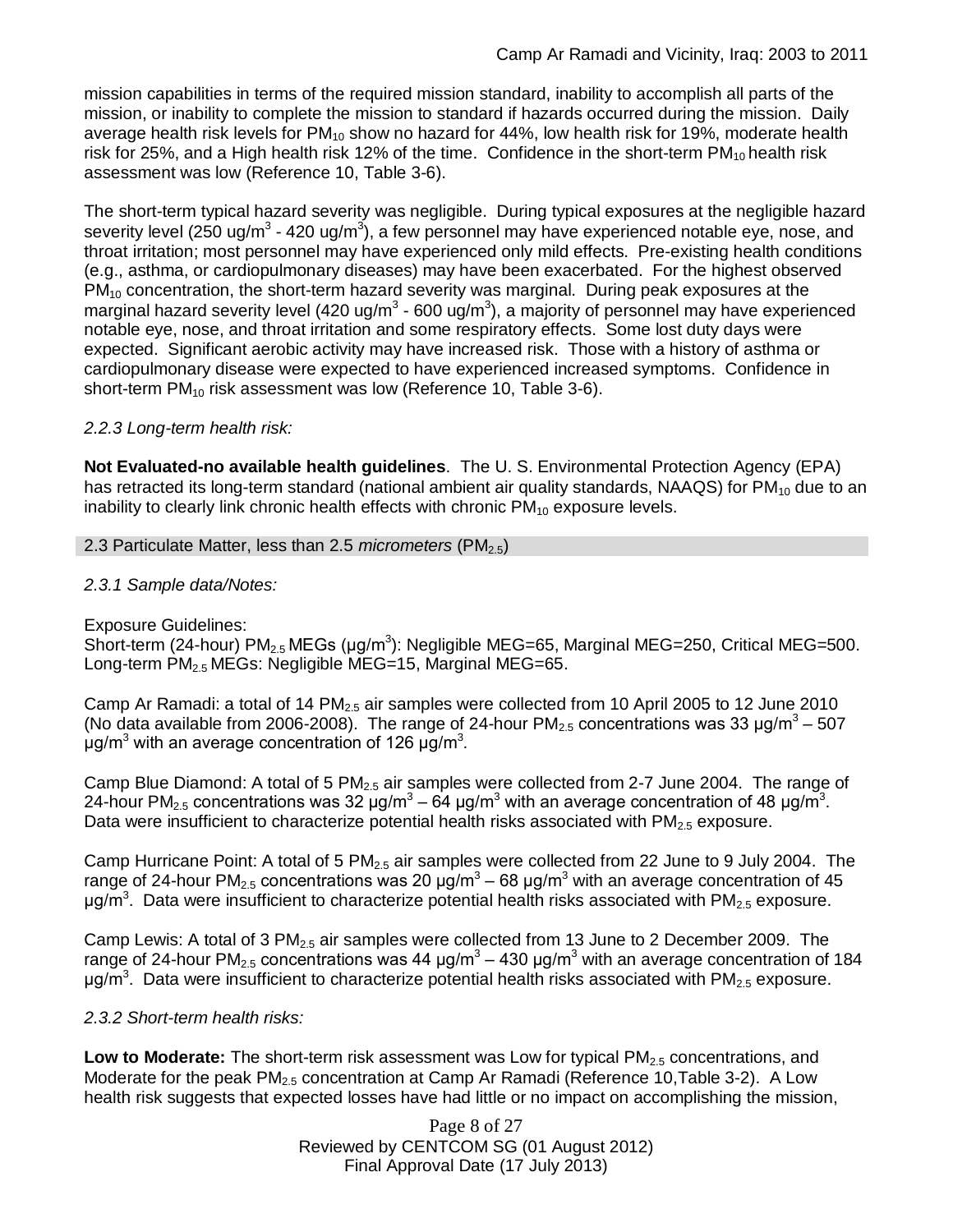with little to no in-theater medical resources anticipated for protection and treatment. Whereas a Moderate health risk suggests that mission capabilities may have been degraded, and may have required limited in-theater medical countermeasures and resources. Daily average health risk levels for PM<sub>2.5</sub> show no hazard for 36%, low health risk for 57%, moderate health risk for 0%, and a High health risk 7% of the time. Confidence in the short-term  $PM_{2.5}$  health risk assessment was low (Reference 10, Table 3-6.

The short-term typical hazard severity was negligible. During typical exposures at the negligible hazard severity level (65 ug/m<sup>3</sup> - 250 ug/m<sup>3</sup>), a few personnel may have experienced notable eye, nose, and throat irritation; most personnel may have experienced only mild effects. Pre-existing health conditions (e.g., asthma, or cardiopulmonary diseases) may have been exacerbated. For the highest observed  $PM<sub>2.5</sub>$  concentration, the short-term hazard severity was critical. During peak exposures at the critical hazard severity level (> 500 ug/m<sup>3</sup>), most if not all personnel may have experienced very notable eye, nose, and throat irritation and respiratory effects. Visual acuity may have been impaired, as was overall aerobic capacity. Some personnel may not have been able to perform assigned duties. Lost duty days were expected. Those with a history of asthma or cardiopulmonary disease may have experienced more severe symptoms. Confidence in short-term  $PM_{2.5}$  risk assessment was low (Reference 10, Table 3-6).

# *2.3.3 Long-term health risks:*

**Moderate:** The long-term health risk assessment was Moderate at Camp Ar Ramadi and vicinity. A Moderate health risk level suggests that long-term exposure to  $PM_{2.5}$  may have required limited future medical surveillance activities and related resources (Reference 10, Table 3-3). Confidence in the long-term  $PM<sub>2.5</sub>$  health risk assessment was low (Reference 10, Table 3-6).

The hazard severity was marginal (> 65  $\mu$ g/m<sup>3</sup>) for average PM<sub>2.5</sub> exposures. With repeated exposures above the marginal hazard severity threshold, it was plausible that development of chronic health conditions such as reduced lung function or exacerbated chronic bronchitis, chronic obstructive pulmonary disease (COPD), asthma, atherosclerosis, or other cardiopulmonary diseases could have occurred in generally healthy troops. Those with a history of asthma or cardiopulmonary disease were considered to have been at particular risk. (Reference 10, Table 3-11).

# 2.4 Airborne Metals from  $PM_{10}$

# *2.4.1 Sample data/Notes:*

Camp Ar Ramadi: A total of 16 PM<sub>10</sub> air samples were collected from 10 April 2005 to 7 May 2009 (no data available for 2008) for the analysis of airborne metals.

Camp Blue Diamond: A total of 5  $PM_{10}$  air samples were collected from 11 to 19 May 2004 for the analysis of airborne metals.

# *2.4.2 Short- and long-term health risks:*

**None identified based on the available sampling data.** No detected PM<sub>10</sub> airborne metal chemical contaminants from Camp Ar Ramadi, or Camp Blue Diamond had a peak concentration greater than the 1 year negligible MEG concentrations and are therefore not considered a health hazard. However, data from Camp Blue Diamond were insufficient to characterize potential health risks associated with  $PM_{10}$  airborne metal exposure.

### 2.5 Volatile Organic Compounds (VOC)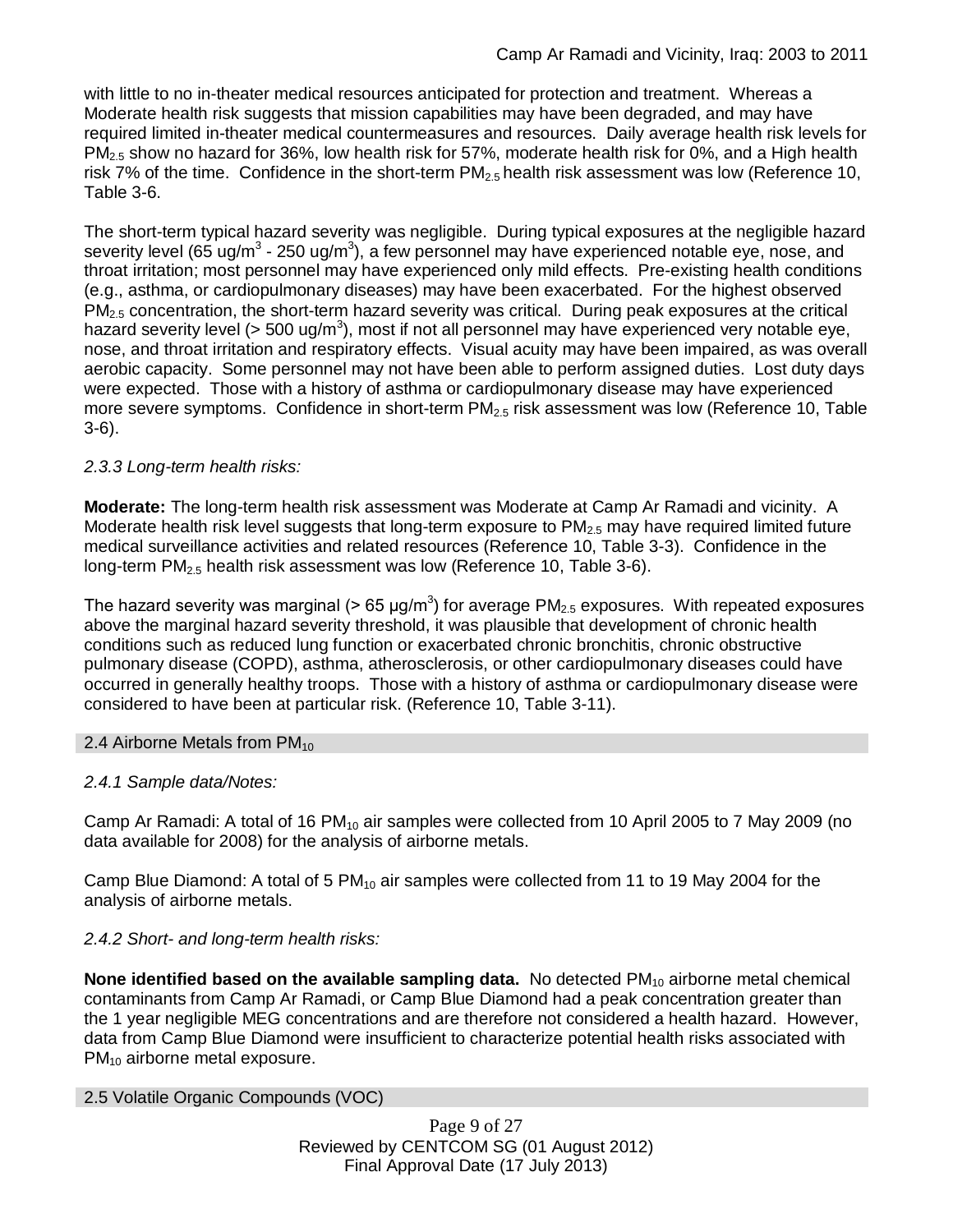## *2.5.1 Sample data/Notes:*

Camp Ar Ramadi: A total of 6 Volatile Organic Chemical (VOC) samples were collected in 2005.

Camp Blue Diamond: A total of 2 VOC samples were collected in 2005.

## *2.5.2 Short and long-term health risks:*

**None identified based on the available sampling data.** No VOCs were detected at concentrations greater than the short- or long-term negligible MEGs. However, data were insufficient to characterize potential health risks associated with VOC exposure.

## **3 Soil**

### 3.1 Site-Specific Sources Identified

Soil samples field data sheets from 2003 and 2005 indicate that the soil at Camp Ar Ramadi was sprayed with diesel fuel to control dust.

### *3.2 Sample data/Notes:*

The primary soil contamination exposure pathways are dermal contact and dust inhalation. Typical parameters analyzed for included SVOCs, heavy metals, PCBs, pesticides, herbicides. If the contaminant was known or suspected, other parameters may have been analyzed for (i.e. total petroleum hydrocarbons (TPH) and polycyclic aromatic hydrocarbons (PAH) near fuel spills). For the risk assessment, personnel are assumed to remain at these locations for 6 months to 1 year.

Camp Adalla: A single valid surface soil samples was collected on 7 May 2009 to assess OEH health risk to deployed personnel. The percent of the population exposed to soil and associated dust in the sampled areas was > 75%.

Camp Ar Ramadi: A total of 17 valid surface soil samples were collected from 23 July 2003 to 8 May 2010 to assess OEH health risk to deployed personnel. The percent of the population exposed to soil and associated dust in the sampled areas was  $> 75\%$  for 6 samples,  $50 - 75\%$  for 5 samples,  $25 - 50\%$ for 1 sample, and < 25% for 5 samples.

Camp Blue Diamond: A total of 18 valid surface soil samples were collected from 29 September 2003 to 24 April 2007 to assess OEH health risk to deployed personnel. The percent of the population exposed to soil and associated dust in the sampled areas was > 75% for 16 samples, and 50 – 75% for 2 samples.

Camp Corrigedor: A single valid surface soil samples was collected on 28 May 2007 to assess OEH health risk to deployed personnel. The percent of the population exposed to soil and associated dust in the sampled areas was 25 - 50%.

COP Eagle: A total of 2 valid surface soil samples were collected on 7 May 2009 to assess OEH health risk to deployed personnel. The percent of the population exposed to soil and associated dust in the sampled areas was 50 – 75% for 1 sample and 25 - 50% for 1 sample.

Camp Hurricane Point: A total of 6 valid surface soil samples were collected from 29 August 2003 to 23 April 2007 to assess OEH health risk to deployed personnel. No data were available from 2006. The

> Page 10 of 27 Reviewed by CENTCOM SG (01 August 2012) Final Approval Date (17 July 2013)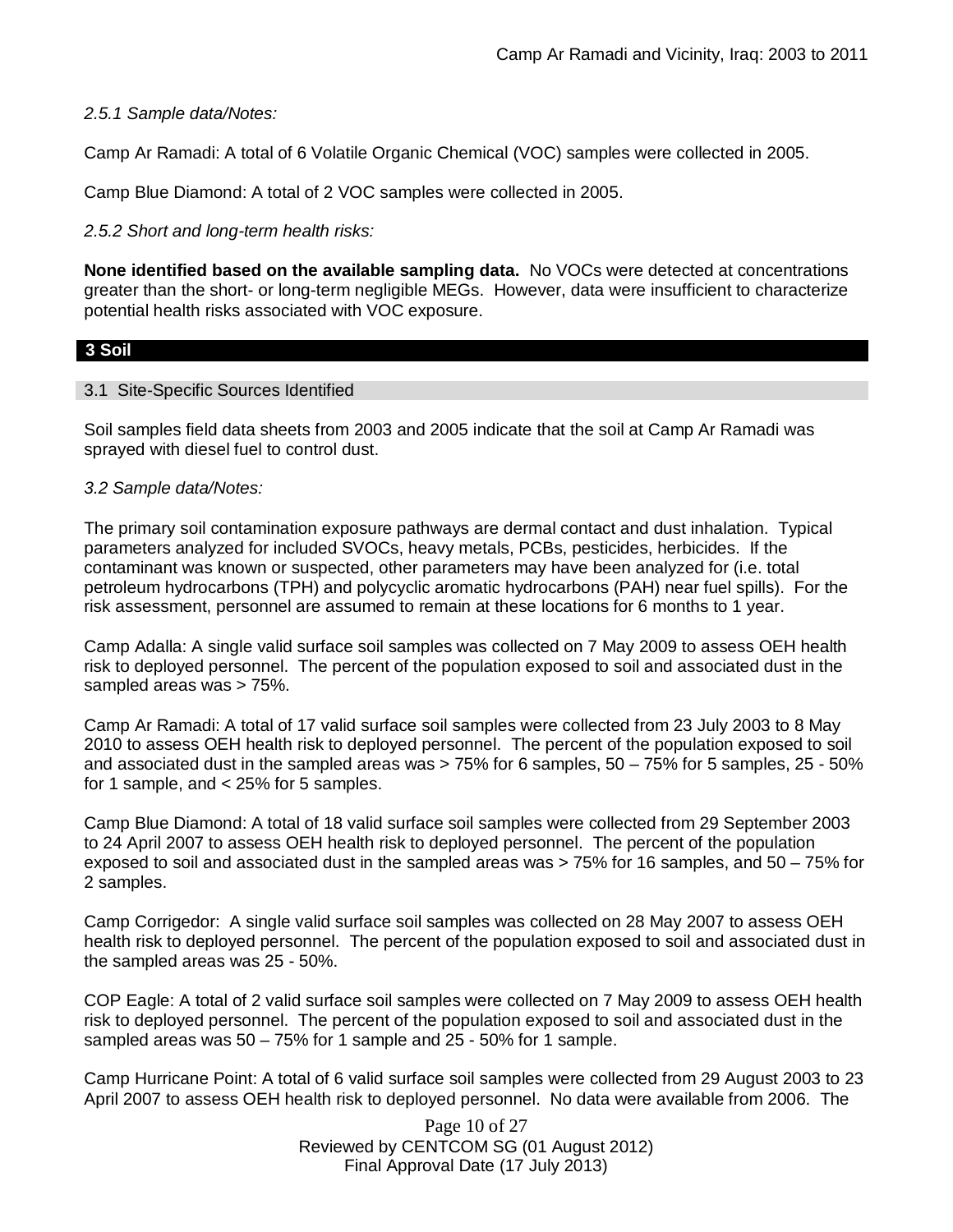percent of the population exposed to soil and associated dust in the sampled areas was > 75% for 6 samples.

Camp Tash: A total of 2 valid surface soil samples were collected on 13 May 2009 to assess OEH health risk to deployed personnel. The percent of the population exposed to soil and associated dust in the sampled areas was > 75% for 1 sample, and 50 < 75% for 1 sample.

#### *3.3 Short-term health risk:*

**Not an identified source of health risk**. Sampling data for soil were not evaluated for short-term (acute) health risks**.**

### *3.4 Long-term health risk:*

**None identified based on available sample data.** No parameters in any of the aforementioned samples exceeded 1-year Negligible MEGs.

### **4 Water**

In order to assess the health risk to U.S. personnel from exposure to water in theater, the APHC identified the most probable exposure pathways. These were based on the administrative information provided on the field data sheets submitted with the samples taken over the time period being evaluated. Based on field data sheets from Camp Ali, Anbar Training Center, Camp Ar Ramadi, Camp Blue Diamond, Camp Corrigedor, and Camp Hurricane Point samples for untreated water were associated with source water for treatment and no exposure pathways were associated with these samples. Therefore, untreated samples were not assessed as potential health hazards. It was assumed that 100% of all U.S. personnel were directly exposed to Reverse Osmosis Water Purification Unit (ROWPU) and/or disinfected treated water, since this classification of water was primarily used for personal hygiene, showering, cooking, and for use at vehicle wash racks. Field data sheets indicate that bottled water was the only approved source of drinking water.

### 4.1 Non-Drinking Water: ROWPU/Disinfected

Although the primary route of exposure for most microorganisms was ingestion of contaminated water, dermal exposure to some microorganisms, chemicals, and biologicals may also have caused adverse health effects. Complete exposure pathways would include drinking, brushing teeth, personal hygiene, cooking, providing medical and dental care using a contaminated water supply or during dermal contact at vehicle or aircraft wash racks.

### 4.1.1 Site-Specific Sources Identified

The source water for ROWPU / treated non-drinking water for sites sampled in the Camp Ar Ramadi vicinity was from the Euphrates River.

### *4.1.2 Sample data/Notes:*

To assess the potential for adverse health effects to troops the following assumptions were made: All U.S. personnel at a location were expected to remain at that site for approximately 1 year. A conservative (protective) assumption was that personnel routinely consumed less than 5 L/day of nondrinking water for up to 365 days (1-year). It was further assumed that control measures and/or personal protective equipment were not used.

> Page 11 of 27 Reviewed by CENTCOM SG (01 August 2012) Final Approval Date (17 July 2013)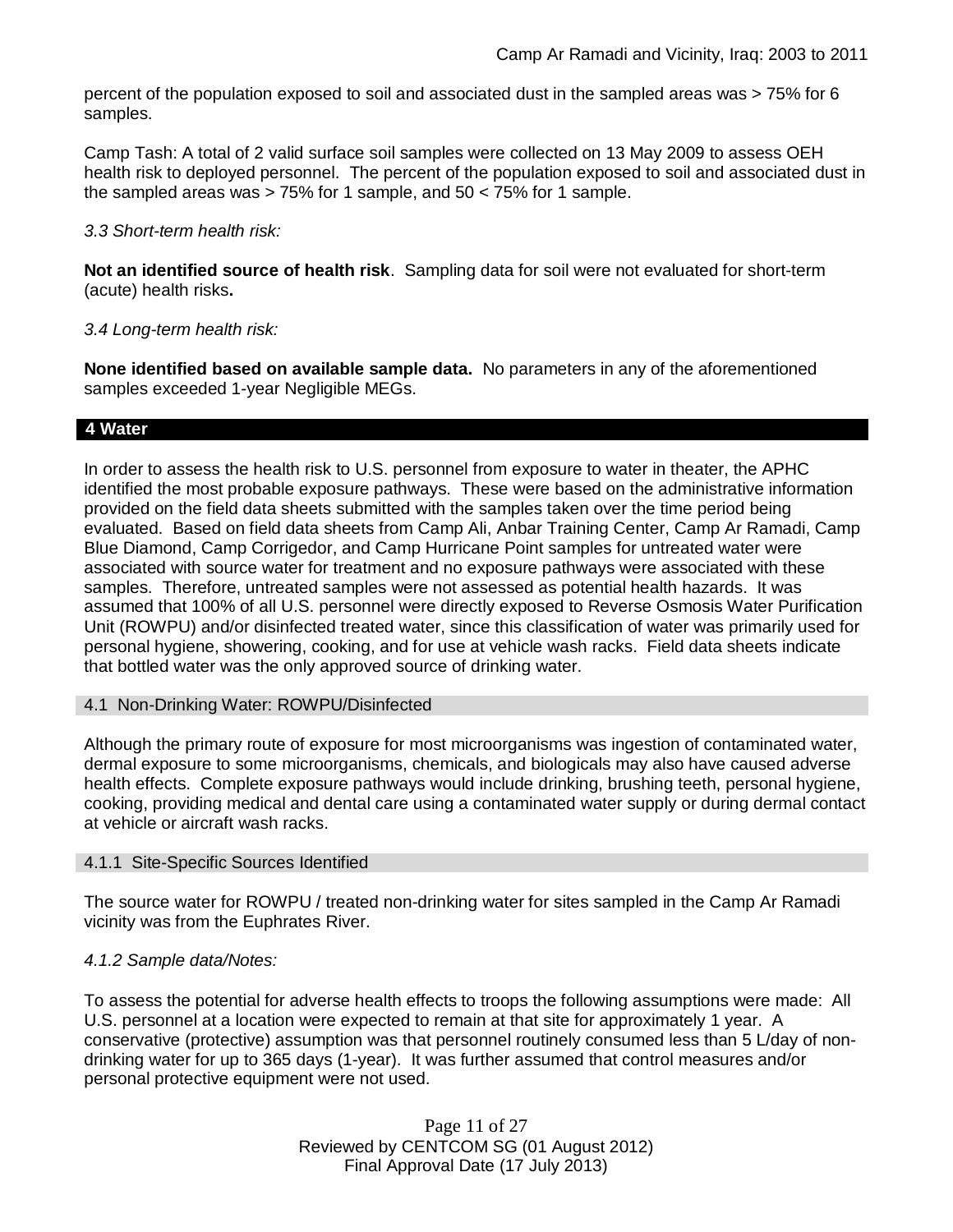Camp Ali: A single ROWPU and/or treated (non-drinking) water sample collected on 17 December 2010 was evaluated for this health risk assessment. Small amounts of 3,5-dichlorobenzoic acid (0.00029 mg/L), and delta-Hexachlorocyclohexane (0.000025 mg/L) were detected below the Limit of Quantitation (LOQ) at Camp Ali in a single sample. Because there were no short- or long-term MEGS for 3,5-dichlorobenzoic acid, or delta-Hexachlorocyclohexane, these chemicals were not included in the risk assessment. No chemicals were detected at levels above the short or long-term MEGs. However, data were insufficient to characterize potential health risks associated with exposure to ROWPU and/or treated (non-drinking) water.

Anbar Training Center: A single ROWPU and/or treated (non-drinking) water sample collected on 18 December 2010 was evaluated for this health risk assessment. No chemicals were detected at levels above the short- or long-term MEGs. However, data were insufficient to characterize potential health risks associated with exposure to ROWPU and/or treated (non-drinking) water.

Camp Ar Ramadi: A total of 8 ROWPU and/or treated (non-drinking) water samples from 28 July 2004 to 10 November 2010 were evaluated for this health risk assessment. No chemicals were detected at levels above the short- or long-term MEGs.

Camp Blue Diamond: A total of 8 ROWPU and/or treated (non-drinking) samples from 2 April 2004 to 5 October 2010 (no data available for 2008 - 2009) were evaluated for this health risk assessment. Antimony was detected in 3 of 8 samples. The range of antimony concentrations was 0.003 mg/L – 0.036 mg/L with an average concentration of 0.0064 mg/L. The peak concentration was just above the negligible short-term (non-drinking) MEG of 0.035 mg/L in a single sample. No other chemicals were detected at levels above the short- or long-term MEGs.

Camp Corrigedor: A total of 3 ROWPU and/or treated (non-drinking) samples from 11 - 12 May 2005 and 28 May 2007 were evaluated for this health risk assessment. No chemicals were detected at levels above the short- or long-term MEGs. However, data were insufficient to characterize potential health risks associated with exposure to ROWPU and/or treated (non-drinking) water.

Camp Hurricane Point: A total of 5 ROWPU and/or treated (non-drinking) samples from 27 July 2004 to 22 August 2007 (no data available for 2006) were evaluated for this health risk assessment. No chemicals were detected at levels above the short- or long-term MEGs. However, data were insufficient to characterize potential health risks associated with exposure to ROWPU and/or treated (non-drinking) water.

# *4.1.3 Short-term health risks:*

The health risk from ROWPU-treated (non-drinking) water at Camp Blue Diamond from exposure to antimony in non-drinking water was Low. Confidence in the risk assessment is low because of limited sample data (Reference 10, Table 3-6).

### *4.1.3 Long-term health risks:*

### **None identified based on available sample data.**

### 4.2 Drinking Water: Bottled

### 4.2.1 Site-Specific Sources Identified

*4.2.2 Sample data/Notes:*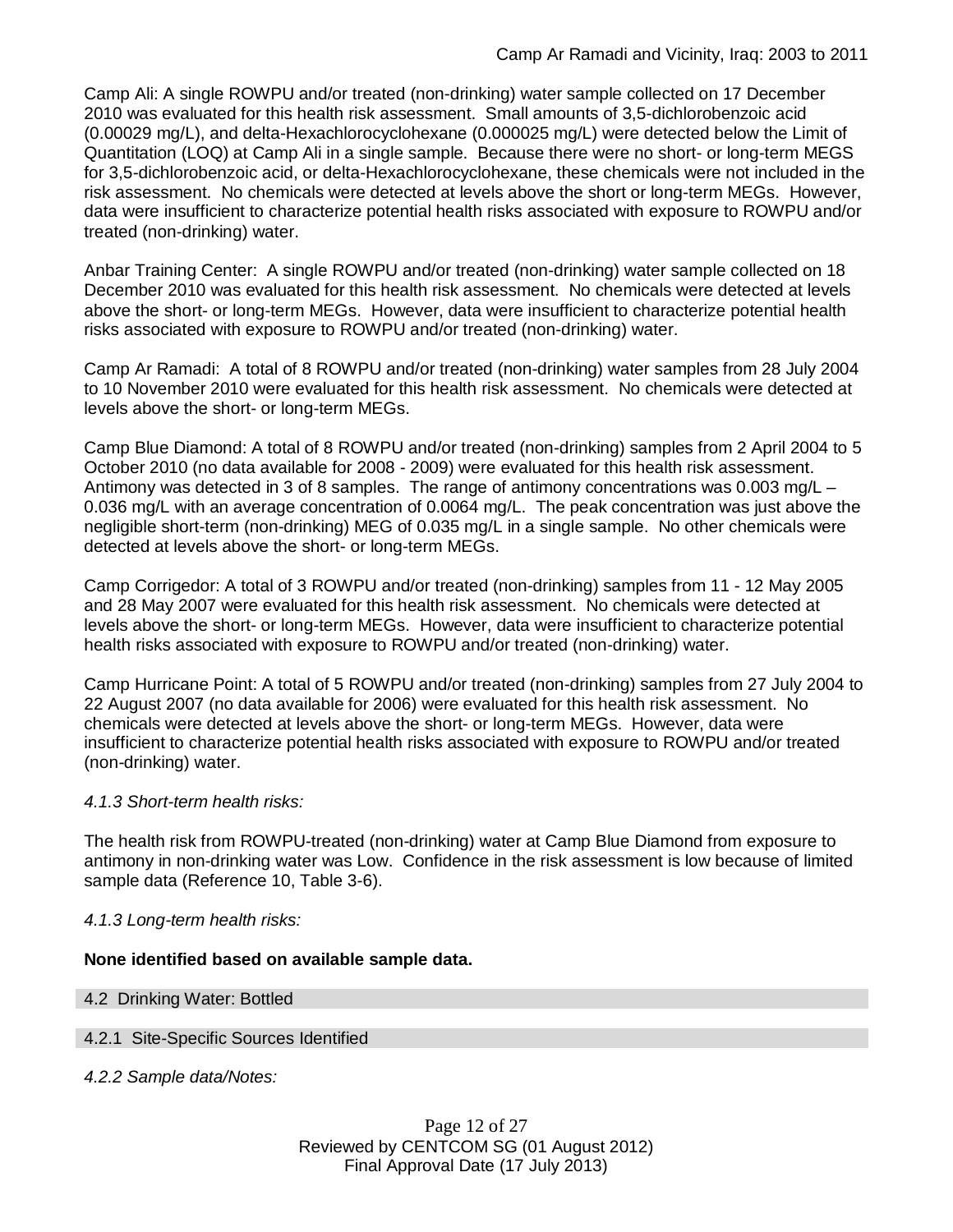To assess the potential for adverse health effects to troops, the following assumptions were made about dose and duration: A conservative (protective) assumption was that personnel routinely ingested 15 L/day of bottled water for up to 365 days (1-year). It was further assumed that control measures were not used. A single valid bottled water sample was collected on 2 April 2004. No chemicals were detected at levels above the short- or long-term MEGs. However, data were insufficient to characterize potential health risks associated with exposure to bottled water.

*4.2.3 Short-term health risk:*

### **None identified based on available data.**

*4.2.4 Long-term health risk:*

**None identified based on available data.**

### **5 Military Unique**

#### 5.1 Chemical Biological, Radiological Nuclear (CBRN) Weapons

Multiple chlorine exposures from vehicle borne improvised explosive device (VBIED) occurred in the vicinity of Ramadi, Iraq from 23 July 2003 through 18 December 2010 timeframe (Reference 12).

No specific hazard sources were documented in the Defense Occupational and Environmental Health Readiness System (DOEHRS), or the Military Exposure Surveillance Library (MESL) data portal from 23 July 2003 through 18 December 2010 timeframe.

*5.1.1 Short and long-term health risks:*

### **Not Evaluated.**

#### 5.2 Depleted Uranium (DU)

No specific hazard sources were documented in the Defense Occupational and Environmental Health Readiness System (DOEHRS), or the Military Exposure Surveillance Library (MESL) data portal from 23 July 2003 through 18 December 2010 timeframe.

*5.2.1 Short and long-term health risks:*

### **Not Evaluated.**

#### 5.3 Ionizing Radiation

No specific hazard sources were documented in the DOEHRS or MESL data portal from 23 July 2003 through 18 December 2010 timeframe.

*5.3.1 Short and long-term health risks:*

#### **Not Evaluated.**

#### 5.4 Non-Ionizing Radiation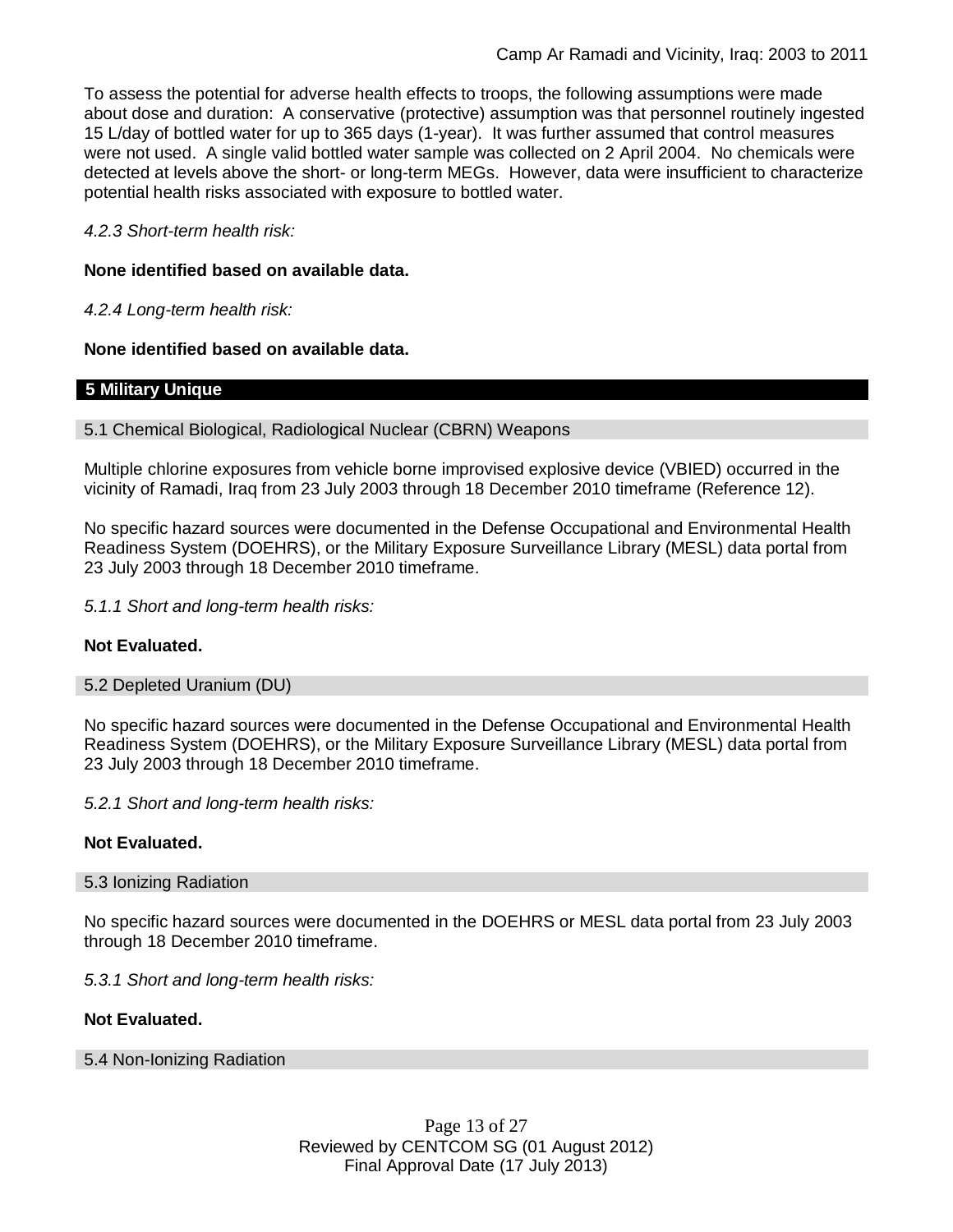No specific hazard sources were documented in the DOEHRS or MESL data portal from 23 July 2003 through 18 December 2010 timeframe.

*5.4.1 Short and long-term health risks:*

### **Not Evaluated.**

#### **6 Endemic Disease**

This document lists the endemic diseases reported in the region, its specific health risks and severity and general health information about the diseases.

#### 6.1 Foodborne and Waterborne Diseases

Food borne and waterborne diseases in the area are transmitted through the consumption of local food and water. Local unapproved food and water sources (including ice) are heavily contaminated with pathogenic bacteria, parasites, and viruses to which most U.S. Service Members have little or no natural immunity. Effective host nation disease surveillance does not exist within the country. Only a small fraction of diseases are identified or reported in host nation personnel. Diarrheal diseases are expected to temporarily incapacitate a very high percentage of U.S. personnel within days if local food, water, or ice is consumed. Hepatitis A and typhoid fever infections typically cause prolonged illness in a smaller percentage of unvaccinated personnel. Vaccinations are required for DOD personnel and contractors. In addition, although not specifically assessed in this document, significant outbreaks of viral gastroenteritis (e.g., norovirus) and food poisoning (e.g., *Bacillus cereus*, *Clostridium perfringens*, *Staphylococcus*) may occur.

### *6.1.1 Diarrheal diseases (bacteriological)*

**High**: Diarrheal diseases are expected to temporarily incapacitate a very high percentage of personnel (potentially over 50% per month) within days if local food, water, or ice was consumed. Field conditions (including lack of hand washing and primitive sanitation) may facilitated person-to-person spread and epidemics. Typically mild disease treated in outpatient setting; recovery and return to duty in less than 72 hours with appropriate therapy. A small proportion of infections may require greater than 72 hours limited duty, or hospitalization.

### *6.1.2 Hepatitis A, typhoid/paratyphoid fever, and diarrhea-protozoal*

**Low to High**: Unmitigated health risk to U.S. personnel is high year round for hepatitis A and typhoid/paratyphoid fever, and Moderate for diarrhea-protozoal. Mitigation was in place to reduce the risks to low; U.S. Personnel did not drink untreated water, and vaccination with hepatitis A and typhoid fever is required for deployment into the U.S. Central Command (CENTCOM) Area of Responsibility. Hepatitis A, typhoid/paratyphoid fever, and diarrhea-protozoal disease may cause prolonged illness in a small percentage of personnel (less than 1% per month). Although much rarer, other potential diseases in this area that are also considered a Moderate risk include: hepatitis E, diarrhea-cholera, and brucellosis.

# *6.1.3 Short-term Health Risks:*

**Low**: The overall unmitigated short-term risk associated with food borne and waterborne diseases are considered High (bacterial diarrhea, hepatitis A, typhoid/paratyphoid fever) to Moderate (diarrheacholera, diarrhea-protozoal, brucellosis) to Low (hepatitis E) if local food or water was consumed.

> Page 14 of 27 Reviewed by CENTCOM SG (01 August 2012) Final Approval Date (17 July 2013)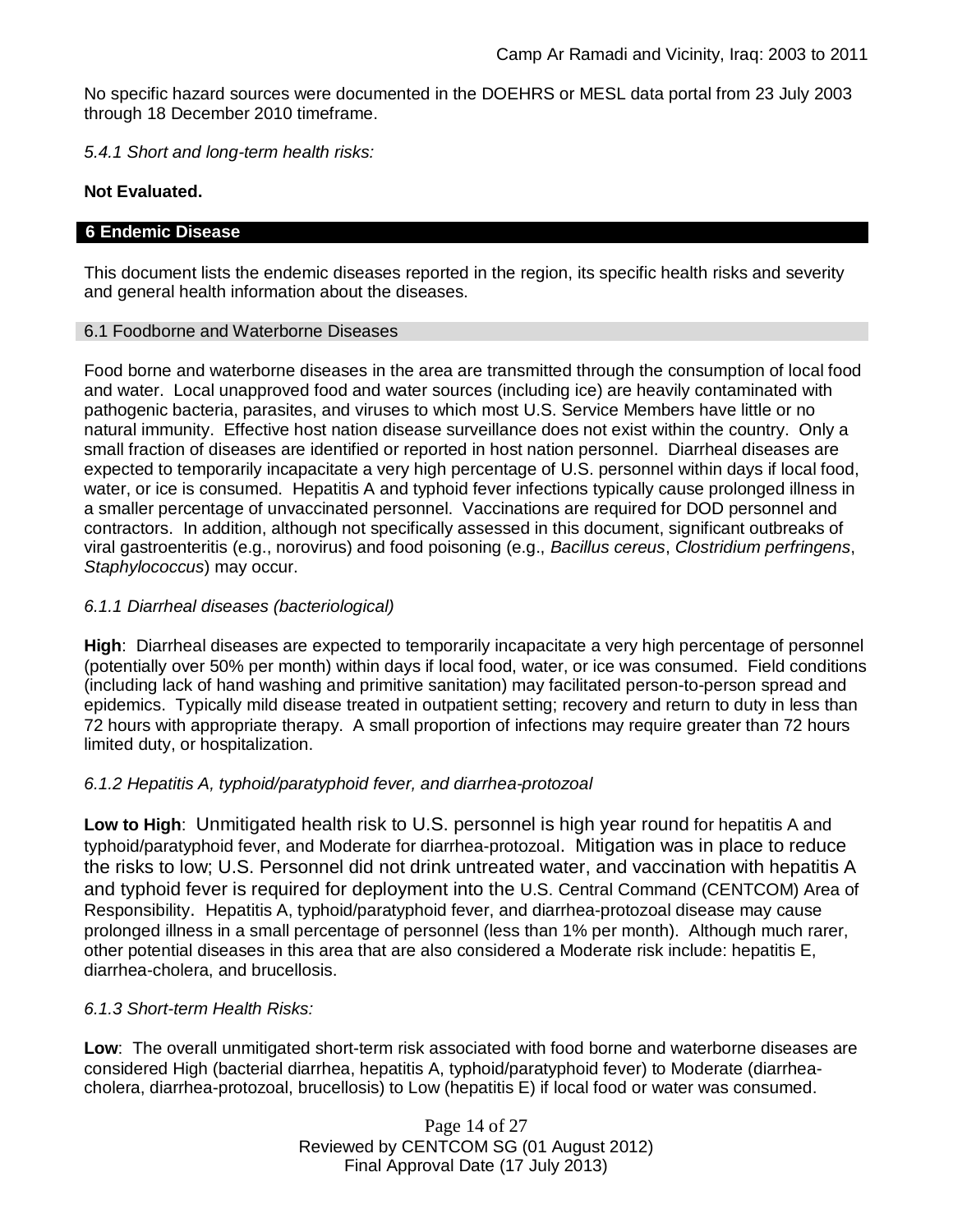Preventive Medicine measures such as vaccinations reduce the risk estimate to none for Hepatitis A and typhoid/paratyphoid fever. Additionally, U.S. Forces were provided food and water from approved sources reducing the risk to low. Confidence in the health risk estimate was high.

## *6.1.4 Long-term Health Risks:*

## **None identified based on available data.**

#### 6.2 Arthropod Vector-Borne Diseases

During warmer months (typically from April through November), ecological conditions support populations of arthropod vectors, including mosquitoes, ticks, and sandflies, with variable rates of disease transmission. A variety of vector-borne diseases occur at low or unknown levels; as a group, these diseases may constitute a significant risk in the absence of mitigation measures. Personnel exposed to mosquitoes, ticks, sandflies, or other biting vectors were at risk during day or night.

### *6.2.1 Malaria*

**None**: Indigenous transmission of malaria in Iraq was eliminated as of 2008 reducing risk among personnel exposed to mosquito bites to None.

### *6.2.2 Leishmaniasis*

**Moderate**: Potential health risk to U.S. personnel is Moderate year round, but reduced to low with mitigation measures. For U.S. personnel, risk mitigation included proper wear of treated uniforms, application of repellent to exposed skin, and minimizing outdoor activities (when possible) between dusk and dawn. Leishmaniasis is transmitted by sand flies. The disease risk is Moderate during the warmer months when sandflies are most prevalent. There are two forms of the disease; cutaneous (acute form) and visceral (a more latent form of the disease). The leishmaniasis parasites may survive for years in infected individuals and this infection may go unrecognized by physicians in the U.S. when infections become symptomatic years later. Cutaneous infection is unlikely to be debilitating, though lesions may be disfiguring. Visceral leishmaniasis disease can cause severe febrile illness which typically requires hospitalization with convalescence over 7 days.

### *6.2.3 Crimean-Congo hemorrhagic fever*

**Moderate**: Unmitigated risk is moderate, but reduced to low with mitigation measures. For U.S. personnel, risk mitigation includes proper wear of treated uniforms and application of repellent to exposed skin. Crimean-Congo hemorrhagic fever occurs in rare cases (less than 0.1% per month attack rate in indigenous personnel) and is transmitted by tick bites or occupational contact with blood or secretions from infected animals. The disease typically requires intensive care with fatality rates from 5% to 50%.

### *6.2.4 Sandfly fever*

**Moderate**: Sandfly fever has a Moderate risk with potential disease rates from 1% to 10% per month under worst case conditions. The disease is transmitted by sandflies and occurs more commonly in children though adults are still at risk. Sandfly fever disease typically resulted in debilitating febrile illness requiring 1 to 7 days of supportive care followed by return to duty.

#### *6.2.5 Sindbis (and Sindbis-like viruses)*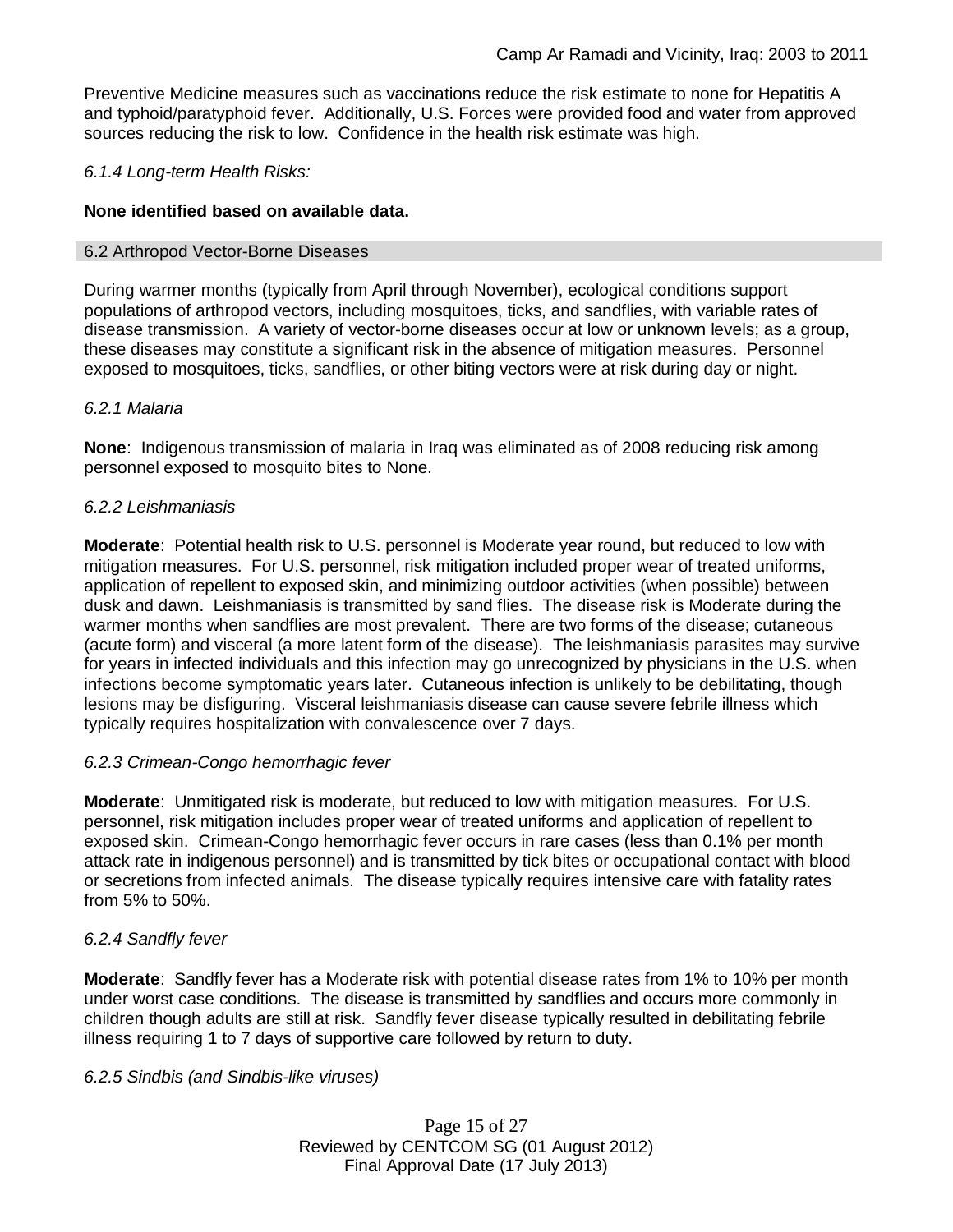**Low**: Sindbis and sindbis-like viruses are maintained in a bird-mosquito cycle in rural areas and occasionally caused limited outbreaks among humans. The viruses are transmitted by a variety of *Culex* mosquito species found primarily in rural areas. A variety of bird species may serve as reservoir or amplifying hosts. Extremely rare cases (less than 0.01% per month attack rate) could have occurred seasonally (April - November). Debilitating febrile illness often accompanied by rash, typically requires 1 to 7 days of supportive care; significant arthralgias may persist for several weeks or more in some cases. This disease is associated with a low health risk estimate.

## 6.2.6 *Rickettsioses, tickborne (spotted fever group)*

**Low**: Rare cases (less than 0.1% per month) of rickettsioses disease are possible among personnel exposed to tick bites. Rickettsioses are transmitted by multiple species of hard ticks, including *Rhipicephalus* spp., which are associated with dogs. Other species of ticks, including *Ixodes* are also capable of transmitting rickettsial pathogens in this group. In addition to dogs, various rodents and other animals also may serve as reservoirs. Ticks are most prevalent from April through November. Incidents can result in debilitating febrile illness, which may require 1 to 7 days of supportive care followed by return to duty. The health risk of rickettsial disease is Low.

### 6.2.7 *Typhus-murine (fleaborne)*

**Low**: Typhus-murine has a Low risk estimate and is assessed as present, but at unknown levels. Rare cases are possible among personnel exposed to rodents (particularly rats) and flea bites. Incidents may result in debilitating febrile illness typically requiring 1 to 7 days of supportive care followed by return to duty.

### *6.2.8 West Nile fever*

**Low**: West Nile fever is present. The disease is maintained by the bird population and transmitted to humans via mosquito vector. Typically, infections in young, healthy adults were asymptomatic although fever, headache, tiredness, body aches (occasionally with a skin rash on trunk of body), and swollen lymph glands can occurred. This disease is associated with a low risk estimate.

### *6.2.9 Short -term health risks:*

**Low:** The unmitigated risk is moderate for leishmaniasis - cutaneous (acute), Crimean-Congo hemorrhagic fever, and sandfly fever; Low for, sindbis, rickettsioses-tickborne*,* typhus-fleaborne, and West Nile fever. No hazard from malaria (2008 - 2011). Risk is reduced to Low by proper wear of the uniform and application of repellent to exposed skin. Confidence in the risk estimate is high.

### *6.2.10 Long -term health risks:*

**Low:** The unmitigated risk is moderate for leishmaniasis-visceral (chronic). Risk is reduced to Low by proper wear of the uniform and application of repellent to exposed skin. Confidence in the risk estimate is high.

#### 6.3 Water Contact Diseases

Tactical operations or recreational activities that involve extensive contact with surface water such as lakes, streams, rivers, or flooded fields may result in significant exposure to leptospirosis and schistosomiasis. Arid portions of Iraq without permanent or persistent bodies of surface water do not support transmission of leptospirosis or schistosomiasis. Risk was restricted primarily to areas along rivers and lakes. These diseases can debilitate personnel for up to a week or more. Leptospirosis risk

> Page 16 of 27 Reviewed by CENTCOM SG (01 August 2012) Final Approval Date (17 July 2013)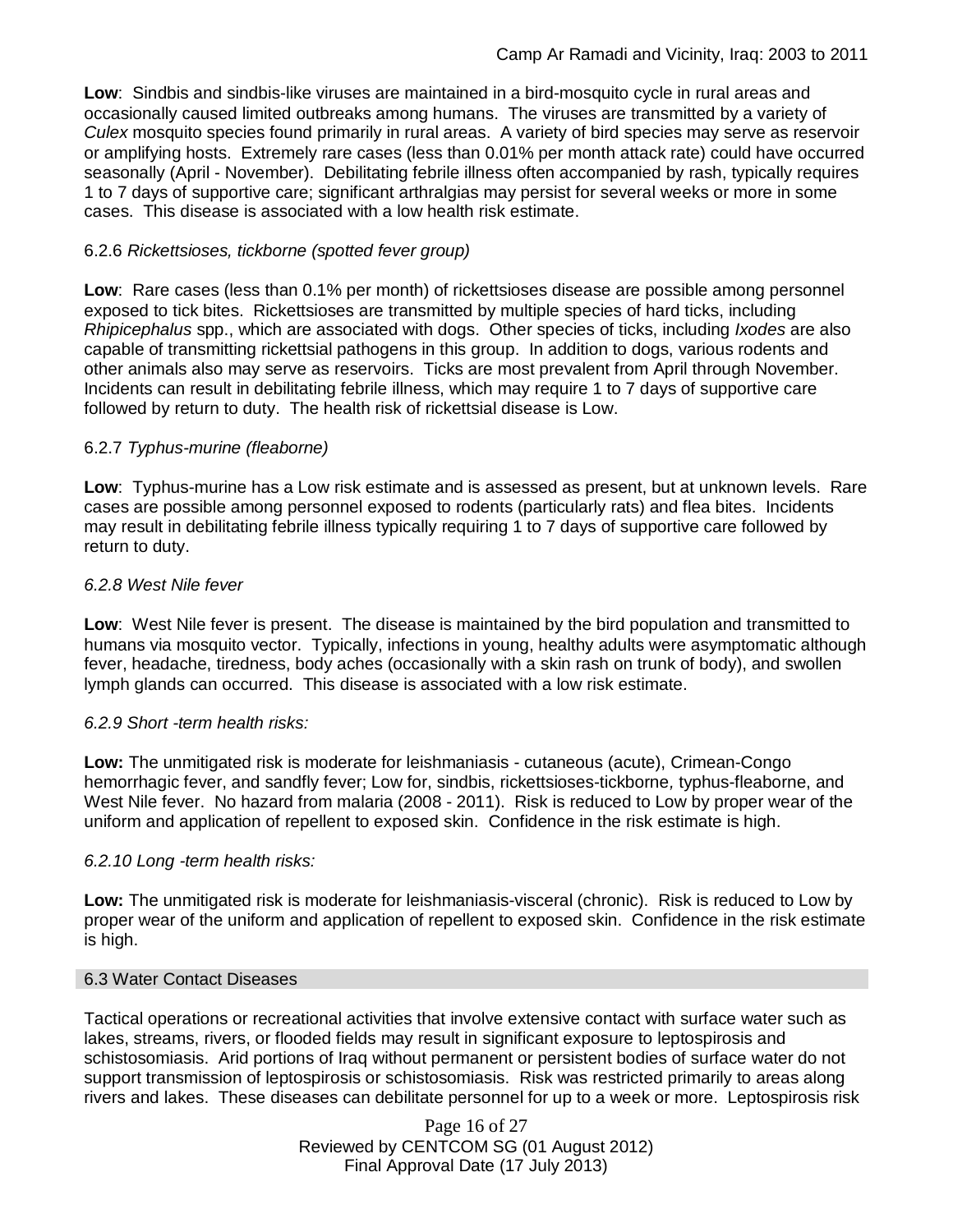typically increases during flooding. In addition, although not specifically assessed in this document, bodies of surface water are likely to be contaminated with human and animal waste. Activities such as wading or swimming may result in exposure to enteric diseases including diarrhea and hepatitis via incidental ingestion of water. Prolonged water contact also may lead to the development of a variety of potentially debilitating skin conditions including bacterial or fungal dermatitis.

## *6.3.1 Leptospirosis*

**Moderate**: Human infections occur seasonally (typically April through November) through exposure to water or soil contaminated by infected animals and is associated with wading, and swimming in contaminated, untreated open water. The occurrence of flooding after heavy rainfall facilitates the spread of the organism because as water saturates the environment leptospirosis present in the soil passes directly into surface waters. Leptospirosis can enter the body through cut or abraded skin, mucous membranes, and conjunctivae. Infection may also occur from ingestion of contaminated water. The acute, generalized illness associated with infection may mimic other tropical diseases (for example, dengue fever, malaria, and typhus), and common symptoms include fever, chills, myalgia, nausea, diarrhea, cough, and conjunctival suffusion. Manifestations of severe disease can include jaundice, renal failure, hemorrhage, pneumonitis, and hemodynamic collapse. Recreational activities involving extensive water contact may result in personnel being temporarily debilitated with leptospirosis. This disease is associated with a Moderate health risk estimate.

### *6.3.2 Schistosomiasis*

**Moderate**: Humans are the principal reservoir for schistosomes; humans shed schistosome eggs in urine or feces. Animals such as cattle and water buffalo may also be significant reservoirs. Rare cases (less than 0.1% per month attack rate) may occur seasonally (typically April through November) among personnel wading or swimming in lakes, streams, or irrigated fields which were frequently contaminated with human and animal waste containing schistosome eggs. In groups with prolonged exposure to heavily contaminated foci, attack rates may exceed 10%. Exceptionally heavy concentrations of schistosomes may occur in discrete foci, which were difficult to distinguish from less contaminated areas. In non-immune personnel exposed to such foci, rates of acute schistosomiasis may be over 50%. Mild infections are generally asymptomatic. In very heavy acute infections, a febrile illness (acute schistosomiasis) may occur, especially with *Schistosoma japonicum* and *S. mansoni*, requiring hospitalization and convalescence over 7 days. This disease is associated with a Moderate health risk estimate.

### *6.3.3 Short -term health risks:*

**Moderate:** for schistosomiasis and leptospirosis. Confidence in risk estimate is high.

### *6.3.4 Long -term health risks:*

### **None identified based on available data.**

### 6.4 Respiratory Diseases

Although not specifically assessed in this document, deployed U.S. forces may be exposed to a wide variety of common respiratory infections in the local population. These include influenza, pertussis, viral upper respiratory infections, viral and bacterial pneumonia, and others. The U.S. military populations living in close-quarter conditions are at risk for substantial person-to-person spread of respiratory pathogens. Influenza is of particular concern because of its ability to debilitate large numbers of unvaccinated personnel for several days.

> Page 17 of 27 Reviewed by CENTCOM SG (01 August 2012) Final Approval Date (17 July 2013)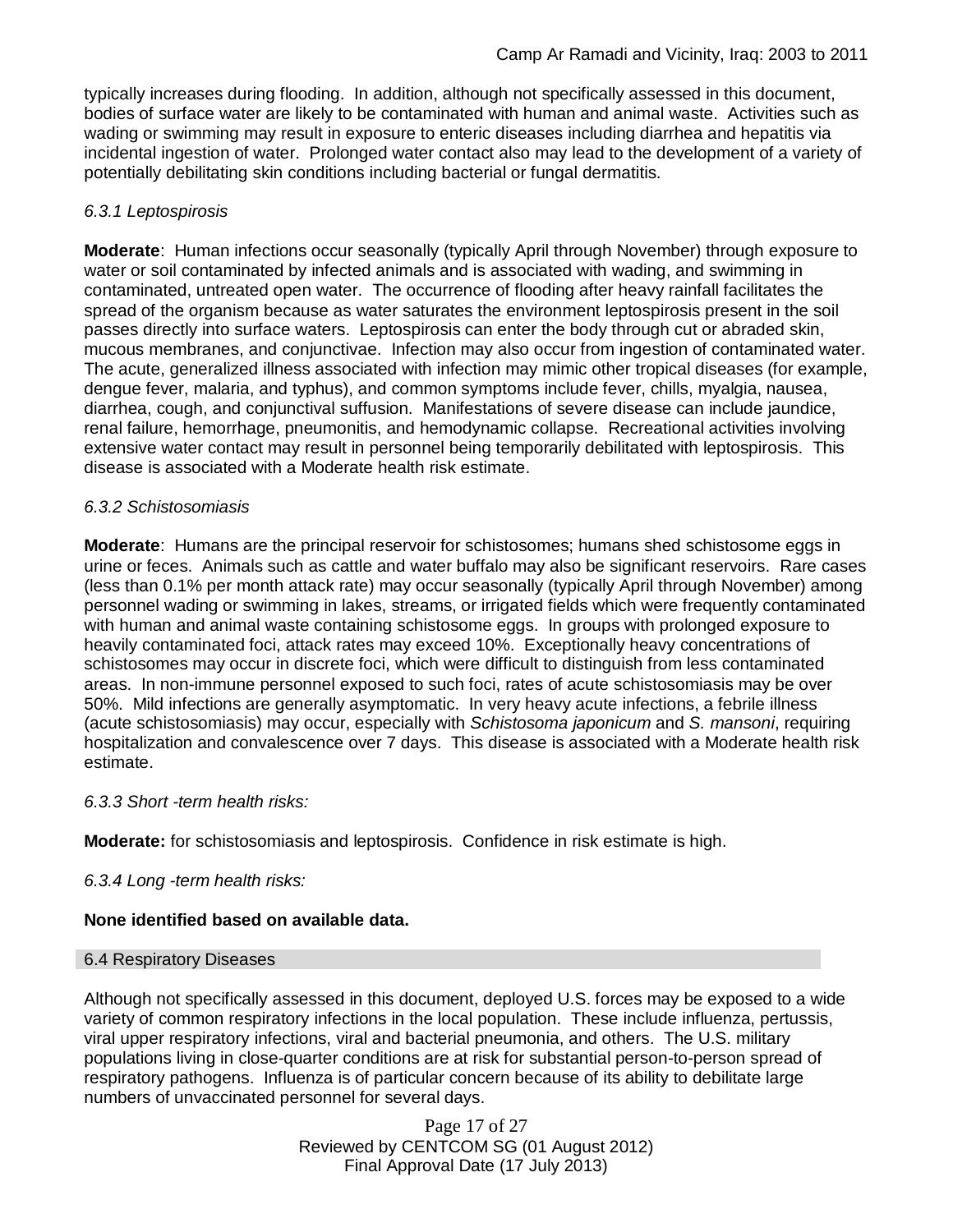## *6.4.1 Tuberculosis (TB)*

**Moderate:** Tuberculosis (TB) poses a moderate year round risk to U.S. personnel in Iraq. Tuberculosis is usually transmitted through close and prolonged exposure to an active case of pulmonary or laryngeal tuberculosis, but may also occur with incidental contact. The Army Surgeon General has defined increased risk in deployed Soldiers as indoor exposure to locals or third country nationals of greater than one hour per week in a highly endemic active TB region.

### *6.4.2 Meningococcal meningitis*

**Low:** Meningococcal meningitis poses a Low risk and is transmitted from person to person through droplets of respiratory or throat secretions. Close and prolonged contact facilitates the spread of this disease. Meningococcal meningitis is potentially a very severe disease typically requiring intensive care; fatalities may occur in 5-15% of cases.

#### *6.4.3 Short-term health risks:*

**Low to Moderate:** Moderate (tuberculosis) to Low (for meningococcal meningitis). Confidence in the health risk estimate was high.

#### *6.4.4 Long-term health risks:*

**None identified based on available data.** TB was evaluated as part of the Post Deployment Health Assessment (PDHA). A TB skin test was required post-deployment if potentially exposed and was based upon individual service policies.

#### 6.5 Animal-Contact Diseases

#### *6.5.1 Rabies*

**Moderate:** Rabies poses a year round Moderate risk. Prevalence in feral and wildlife populations is well above U.S. levels due to the lack of organized control programs and the presence of feral animals. Dogs are the primary reservoir for rabies in Iraq, related to low vaccination rates, and account for the great majority of human exposures. There is spillover from dogs into jackals, foxes, mongeese, and other wild mammals. Rabies is transmitted by exposure to the virus-laden saliva of an infected animal, typically through bites, but could occur from scratches contaminated with the saliva. Typically the time period from exposure to the onset of symptoms is 2 – 12 weeks, but can rarely take several years. General Order 1B mitigates rabies risk by prohibiting contact with, adoption, or feeding of feral animals. No cases were reported in U.S. personnel at these locations during this time frame.

#### *6.5.2 Anthrax*

**Low:** Anthrax cases are rare in indigenous personnel, and pose a Low risk to U.S. personnel. Anthrax is a naturally occurring infection; cutaneous anthrax is transmitted by direct contact with infected animals or carcasses, including hides. Eating undercooked infected meat may result in contracting gastrointestinal anthrax. However, risk is eliminated through proper food preparation and consumption of food from approved sources. Pulmonary anthrax is contracted through inhalation of spores and is extremely rare.

*6.5.3 Q-Fever*

Page 18 of 27 Reviewed by CENTCOM SG (01 August 2012) Final Approval Date (17 July 2013)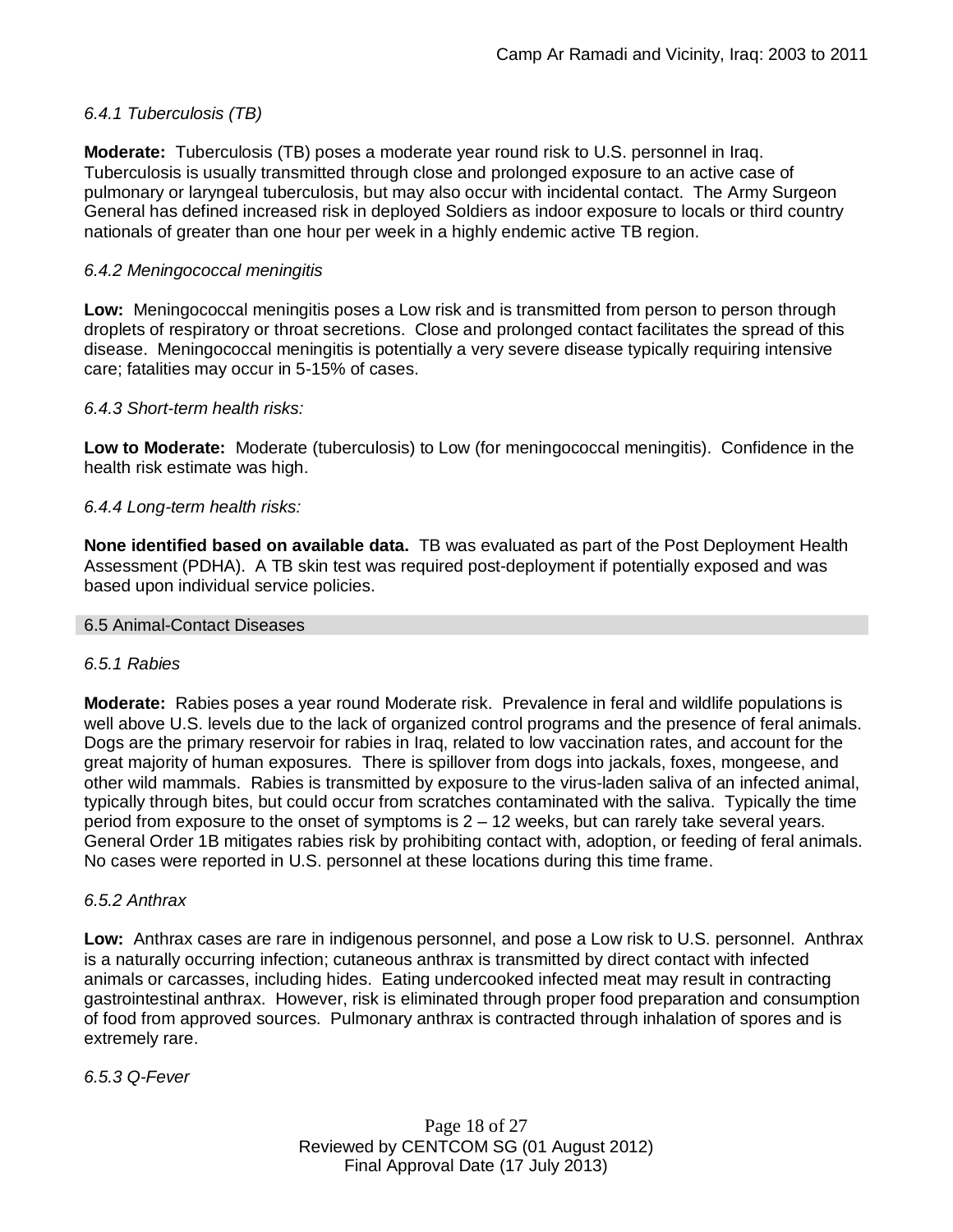**Moderate:** Potential health risk to U.S. personnel is Moderate year round. Rare cases are possible among personnel exposed to aerosols from infected animals, with clusters of cases possible in some situations. Significant outbreaks (affecting 1-50%) can occur in personnel with heavy exposure to barnyards or other areas where animals are kept. Unpasteurized milk may also transmit infection. The primary route of exposure is respiratory, with an infectious dose as low as a single organism. Incidence could result in debilitating febrile illness, sometimes presenting as pneumonia, typically requiring 1 to 7 days of inpatient care followed by return to duty.

*6.5.4 H5N1 avian influenza*

**Low:** H5N1 avian influenza poses a year-round low risk. No illnesses were reported in U.S. personnel, however those who had close contact with birds or poultry had an increased risk of H5N1 infection.

*6.5.5* Short-term health risks:

**Low to Moderate:** The short-term risk is Moderate for rabies, and Q-fever, to Low for anthrax, and H5N1 avian influenza. Confidence in risk estimate is high.

6.5.6 Long-term health risks:

**Low:** The long term risk for rabies is Low because the incubation period for rabies can be several years in rare cases.

#### **7 Venomous Animal/Insect**

All information was taken directly from the Clinical Toxicology Resources web site from the University of Adelaide, Australia (Reference 2). The species listed below have home ranges that overlap the location of Camp Ar Ramadi and vicinity, and may present a health risk if they are encountered by personnel. See Section 9 for more information about pesticides and pest control measures.

#### 7.1 Spiders

 *Latrodectus pallidus*: Clinical effects uncertain, but related to medically important species, therefore severe envenoming cannot be excluded.

### 7.2 Scorpions

 *Androctonus crassicauda* (black scorpion): Severe envenoming possible and potentially lethal, however most stings cause only severe local pain.

 *Buthacus leptochelys*, *Buthacus macrocentrus*, *Compsobuthus matthiesseni*, *Compsobuthus werneri, Odontobuthus doriae*, *Orthochirus iraqus*, and *Orthochirus scrobiculosus*: Clinical effects unknown; there are a number of dangerous Buthid scorpions, but also others known to cause minimal effects only. Without clinical data it is unclear where these species fit within that spectrum.

- *Euscorpius italicus and Scorpio maurus:* Mild envenoming only, not likely to prove lethal.
- *Hemiscorpius lepturus*: Severe envenoming possible, potentially lethal.

 *Hottentotta saulcyi*, *Hottentotta scaber*, and *Hottentotta schach*: Moderate envenoming possible but unlikely to prove lethal.

7.3 Snakes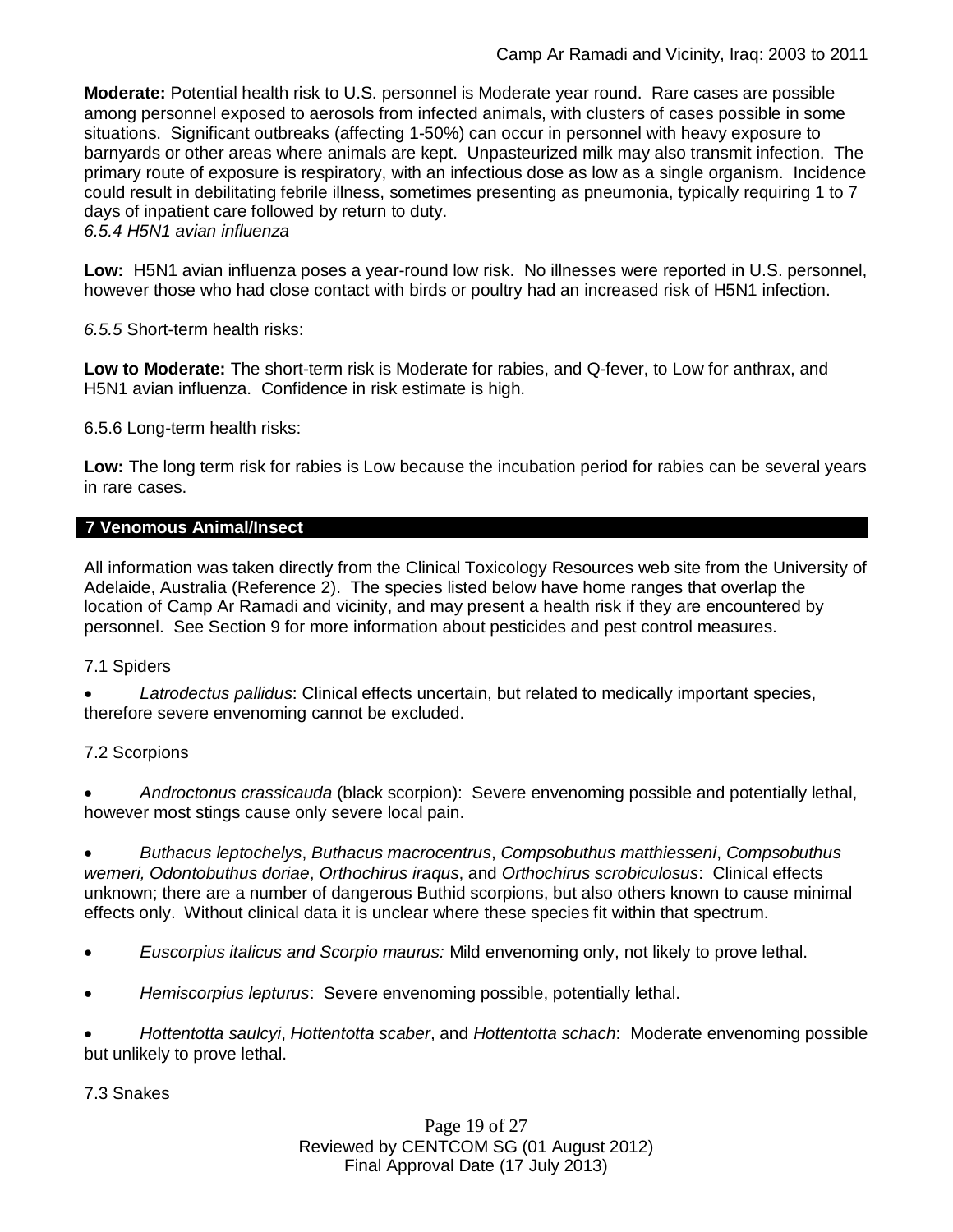*Cerastes gasperettii* (Gasperetti's horned sand viper): Potentially lethal envenoming, though unlikely.

 *Hemorrhis ravergieri* (mountain racer), *Psammophis lineolatus* (Teer snake), *Psammophis schokari* (Teer snake), *Telescopus fallax* (Mediterranean cat snake) and *Telescopus tessellatus* (Soosan viper): Clinical effects unknown, but unlikely to cause significant envenoming.

 *Macrovipera lebetina obtuse* (Levantine viper)*, Macrovipera lebetina turanica* (Levantine viper), *Vipera albicornuta* (white-horned Viper): Severe envenoming possible, potentially lethal.

 *Malpolon monspessulanus* (Montpellier snake): Moderate envenoming possible but unlikely to prove lethal.

 *Platyceps rhodorachis* (Jan's desert racer): Mild envenoming only, not likely to prove lethal. *Walterinnesia aegyptia* (Black Desert Cobra): Clinical effects unknown, but potentially lethal envenoming, though unlikely, cannot be excluded.

*7.4* Short-term health risk:

**Low:** If encountered, effects of venom vary with species from mild localized swelling (e.g. *S. maurus*) to potentially lethal effects (e.g. *V. albicornuta*). See effects of venom above. Confidence in the health risk estimate is low (Reference 10, Table 3-6).

7.5 Long-term health risk:

#### **None identified.**

### **8 Heat/Cold Stress**

#### 8.1 Heat

Summer (June - September) monthly mean temperatures ranged from 83 °F to 113 °F with an average temperature of 99 °F based on historical climatological data from the U.S. Air Force Combat Climatology Center, 14<sup>th</sup> Weather Squadron. The health risk of heat stress/injury based on temperatures alone was Low (< 78 °F) from November – March, Moderate (78-81.9°F) for April, High (82-87.9°F) for October, and extremely high ( $\geq$  88°F) from May - September. However, work intensity and clothing/equipment worn posed greater health risk of heat stress/injury than environmental factors alone (Goldman 2001). Managing risk of hot weather operations included monitoring work/rest periods, proper hydration, and taking individual risk factors (e.g. acclimation, weight, and physical conditioning) into consideration. Risk of heat stress/injury was reduced with preventive measures.

8.1.1 Short-term health risk:

**Moderate to High:** Risk of heat injury in unacclimatized personnel is Moderate for October, and High from May - September. Confidence in the health risk estimate was low (Reference 10, Table 3-6).

8.1.2 Long-term health risk:

**Low:** The long-term risk is Low. However, the risk may be greater for certain susceptible persons– those older (i.e., greater than 45 years), in lesser physical shape, or with underlying medical/health conditions. Long-term health implications from heat injuries are rare but may occur, especially from

Page 20 of 27 Reviewed by CENTCOM SG (01 August 2012) Final Approval Date (17 July 2013)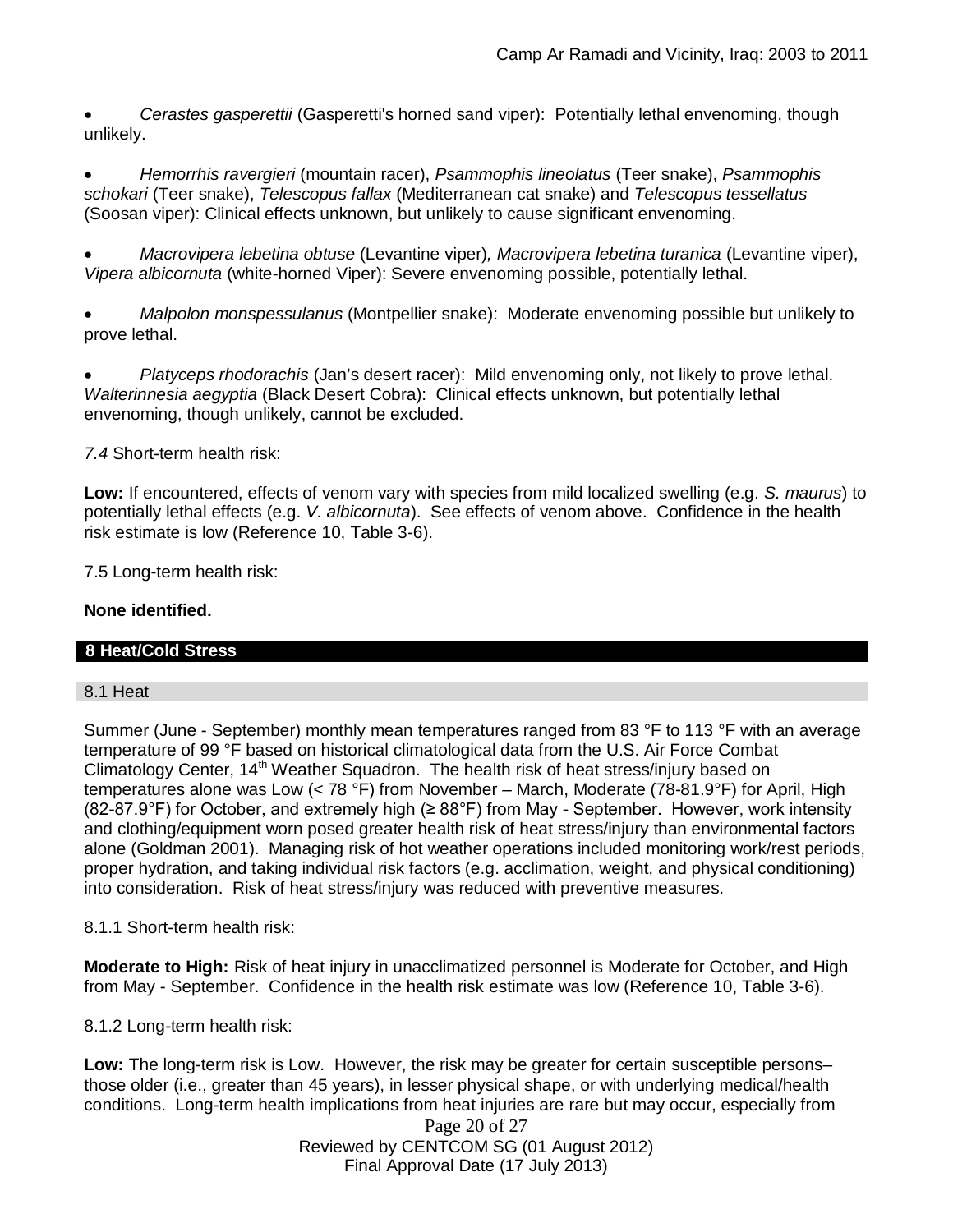more serious injuries such as heat stroke. It is possible that high heat in conjunction with various chemical exposures may increase long-term health risks, though specific scientific evidence is not conclusive. Confidence in these risk estimates is medium (Reference 10, Table 3-6).

#### 8.2 Cold

8.2.1 Short-term health risks:

Winter (December - March) monthly mean temperatures range from 28 °F to 66 °F with an average temperature of 60 °F based on historical climatological data from the U.S. Air Force Combat Climatology Center, 14<sup>th</sup> Weather Squadron. Cold stress/injury can occur when temperatures fall below 60 °F. Because even on warm days a significant drop in temperature after sunset by as much as 40 °F can occur, there is a risk of cold stress/injury from October – April. The risk assessment for Non-Freezing Cold Injuries (NFCI), such as chilblain, trench foot, and hypothermia, is Low based on historical temperature and precipitation data. Frostbite is unlikely to occur because temperatures rarely drop below freezing. However, personnel may encounter significantly lower temperatures during field operations at higher altitudes. As with heat stress/injuries, cold stress/injuries are largely dependent on operational and individual factors instead of environmental factors alone.

**Low:** The health risk of cold injury was Low. Confidence in the health risk estimate was medium.

8.1.2 Long-term health risk:

**Low:** The health risk of cold injury is Low. Confidence in the health risk estimate is high.

#### **9 Noise**

#### 9.1 Continuous

No specific hazard sources were documented in the DOEHRS or MESL from 23 July 2003 through 18 December 2010 timeframe.

*9.1.1 Short and long-term health risks:*

#### **Not evaluated**

9.2 Impulse

No specific hazard sources were documented in the DOEHRS or MESL from 23 July 2003 through 18 December 2010 timeframe.

*9.2.1 Short-term and Long-term health risks:*

#### **Not evaluated**.

# **10 Other Unique Occupational Hazards**

### 10.1 Potential environmental contamination sources

DoD personnel are exposed to various chemical, physical, ergonomic, and biological hazards in the course of performing their mission. These types of hazards depend on the mission of the unit and the operations and tasks which the personnel are required to perform to complete their mission. The health

> Page 21 of 27 Reviewed by CENTCOM SG (01 August 2012) Final Approval Date (17 July 2013)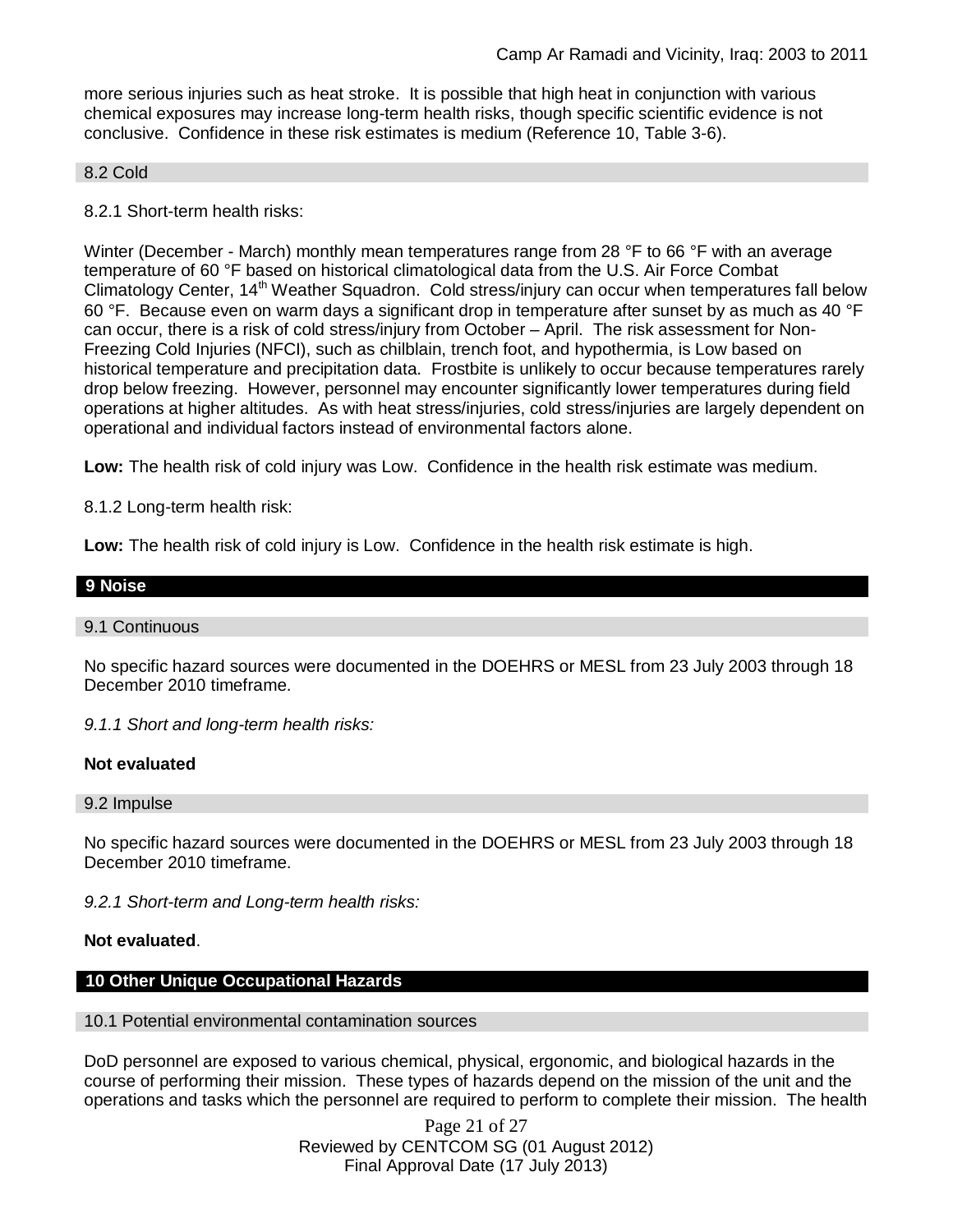risk associated with these hazards depends on a number of elements including what materials are used, how long the exposure last, what was done to the material, the environment where the task or operation is performed, and what controls are used. The hazards can include exposures to heavy metal particulates (e.g. lead, cadmium, manganese, chromium, and iron oxide), solvents, fuels, oils, and gases (e.g. carbon monoxide, carbon dioxide, oxides of nitrogen, and oxides of sulfur). Most of these exposures occur when performing maintenance task such as painting, grinding, welding, engine repair, or movement through contaminated areas. Exposures to these occupational hazards can occur through inhalation (air), skin contact, or ingestion; however exposures through air are generally associated with the highest health risk.

### 10.2 Food Sanitation

A search of the DOEHRS and MESL data portal from 23 July 2003 through 18 December 2010 yielded limited food sanitation inspection records at Anbar Training Center, Camp Ar Ramadi, Camp Blue Diamond, Camp Hurricane Point. Base camp assessments conducted at these sites were all rated either Amber or Green, indicating the overall sanitary conditions and controls at these sites did not present a significant health risk. No unsatisfactory base camp assessments, surveys or inspection reports were identified from the archived files examined.

#### *10.2.1* Short-term and Long-term health risks

**Not evaluated.** Insufficient quantity and quality of data were available for an accurate health risk assessment.

#### 10.3 Waste Sites/Waste Disposal

Base camp assessments conducted at Anbar Training Center, Camp Ar Ramadi, Camp Blue Diamond, and Camp Hurricane Point were all rated either Amber or Green, indicating the overall sanitary conditions and controls at these sites did not present a significant health risk. No unsatisfactory base camp assessments, surveys or inspection reports were identified from the archived files examined.

#### *10.3.1* Short-term and Long-term health risks

**Not evaluated.** Insufficient quantity and quality of data were available for an accurate health risk assessment.

#### 10.4 Pesticides/Pest Control:

The health risk of exposure to pesticide residues is considered within the framework of typical residential exposure scenarios, based on the types of equipment, techniques, and pesticide products that have been employed, such as enclosed bait stations for rodenticides, various handheld equipment for spot treatments of insecticides, vertebrate pesticides, and a number of ready-to-use (RTU) methods such as aerosol cans and baits. The control of rodents required the majority of pest management inputs, with the acutely toxic rodenticides staged as solid formulation lethal baits placed in tamperresistant bait stations indoors and outdoors throughout cantonment areas. Nuisance insects, including biting and stinging insects such as bees, and ants, also required significant pest management inputs. Use of pesticides targeting against these pests generally involved selection of compounds with low mammalian toxicity and short-term residual using pinpoint rather than broadcast application techniques. A total of 27 monthly pesticide application reports in the MESL for Camp Ar Ramadi (January 2005 to July 2006), and Camp Blue Diamond (March 2005 to July 2006) list the usage of pesticides on these sites. For each pesticide product applied during this period, the EPA approved label has been archived, providing a framework how each pesticide handled and applied (see below).

> Page 22 of 27 Reviewed by CENTCOM SG (01 August 2012) Final Approval Date (17 July 2013)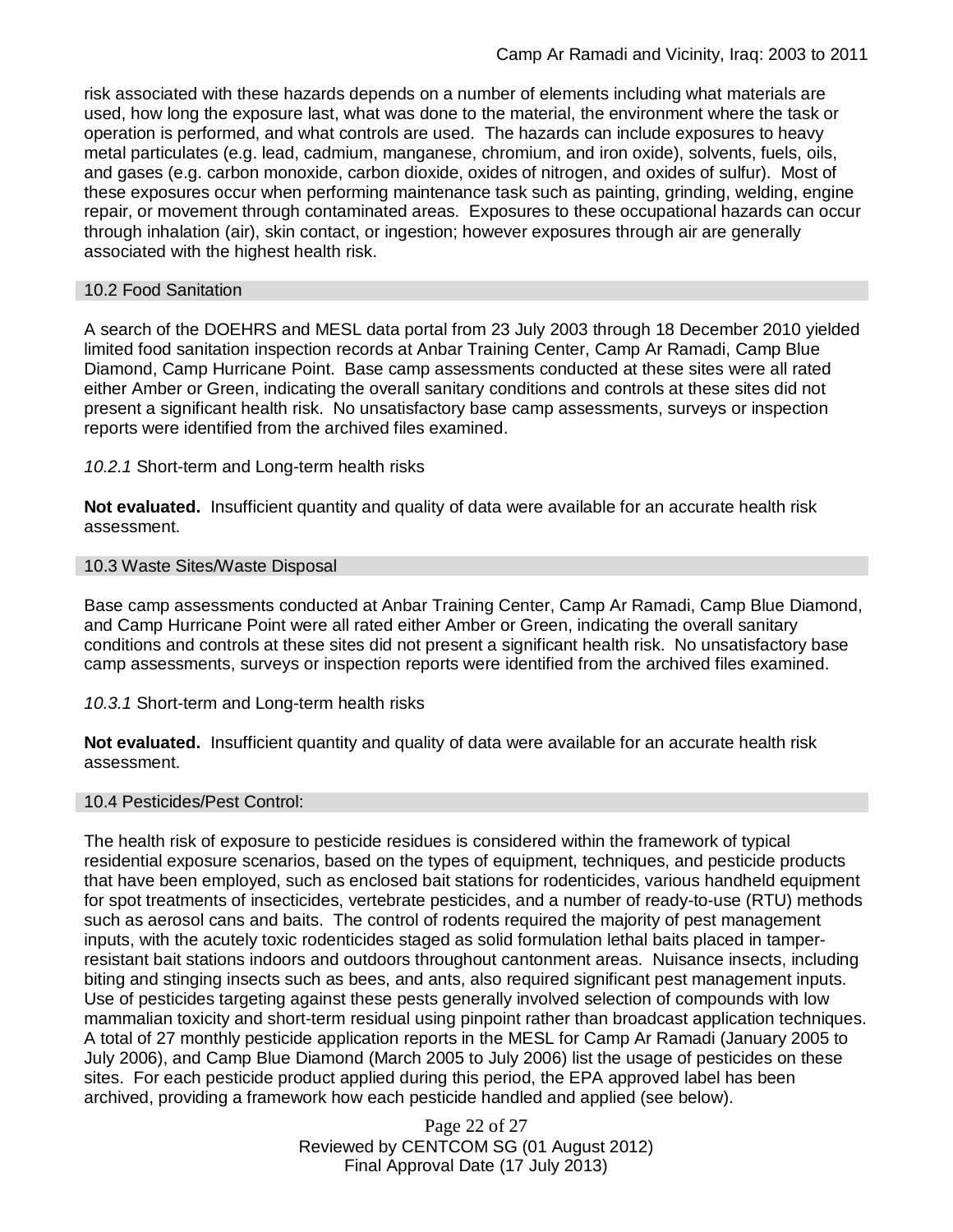#### 10.4.1 Rodenticides

Brodifacoum, and bromadiolone were used to control rodents.

#### 10.4.2 Insecticides

Insecticides used to control ants, bees, cockroaches, fleas, flies, mosquitoes, and spiders incude: abamectin B1, *Bacillus thuringiensis* subspecies *israelensis*, DEET (95%), deltamethrin, ß-cyfluthrin, cypermethrin, fipronil, Imidacloprid, lambda-cyhalothrin, malathion, methomyl, (S)-methoprene, n-octyl bicycloheptene dicarboximide, nithiazine, (z)-9- tricosene, polybutylenes, piperonyl butoxide, pyrethrins, and resmethrin were used to control insects.

#### 10.4.2 Feral and wild animals

Ketamine was used to control/immobilization of feral and wild animals.

*10.4.3* Short-term and Long-term health risks

**Low:** Long term health risk was Low. Confidence in the health risk assessment was medium (Reference 10, Table 3-6).

#### 10.5 Burn pits

Burn pits were present and operating at Camp Adalla, Camp Ar Ramadi, Camp Corrigedor, and COP Eagle during the 23 July 2003 through 18 December 2010 timeframe, and remained operational until camp closures (Reference 12). There were no burn pits present at Camp Blue Diamond, Camp Hurricane Point, or Camp Tash. No burn pit information was found in the DOEHRS and MESL data portal from 23 July 2003 through 18 December 2010 for the Anbar Training Center, Camp Ali, or Camp Lewis.

While not specific to Camp Ar Ramadi and vicinity, the consolidated epidemiological and environmental sampling studies on burn pits that have been conducted as of the date of this publication have been unable to determine whether an association does or does not exist between exposures to emissions from the burn pits and long-term health effects (Reference 7). The committee's review of the literature and the data suggests that service in Iraq or Afghanistan (i.e., a broader consideration of air pollution than exposure only to burn pit emissions) may be associated with long-term health effects, particularly in susceptible (e.g., those who have asthma) or highly exposed subpopulations, such as those who worked at the burn pit. Such health effects would be due mainly to high ambient concentrations of PM from both natural and anthropogenic sources, including military sources. If that broader exposure to air pollution turns out to be relevant, potentially related health effects of concern were respiratory and cardiovascular effects and cancer. Susceptibility to the PM health effects may be exacerbated by other exposures, such as stress, smoking, local climatic conditions, and co-exposures to other chemicals that affect the same biologic or chemical processes. Individually, the chemicals measured at burn pit sites in the study were generally below concentrations of health concern for general populations in the United States. However, the possibility of exposure to mixtures of the chemicals raises the potential for health outcomes associated with cumulative exposure to combinations of the constituents of burn pit emissions and emissions from other sources.

### **10.5.1 Particulate Matter, less than 10 micrometers (PM10)**

Page 23 of 27 Reviewed by CENTCOM SG (01 August 2012) Final Approval Date (17 July 2013)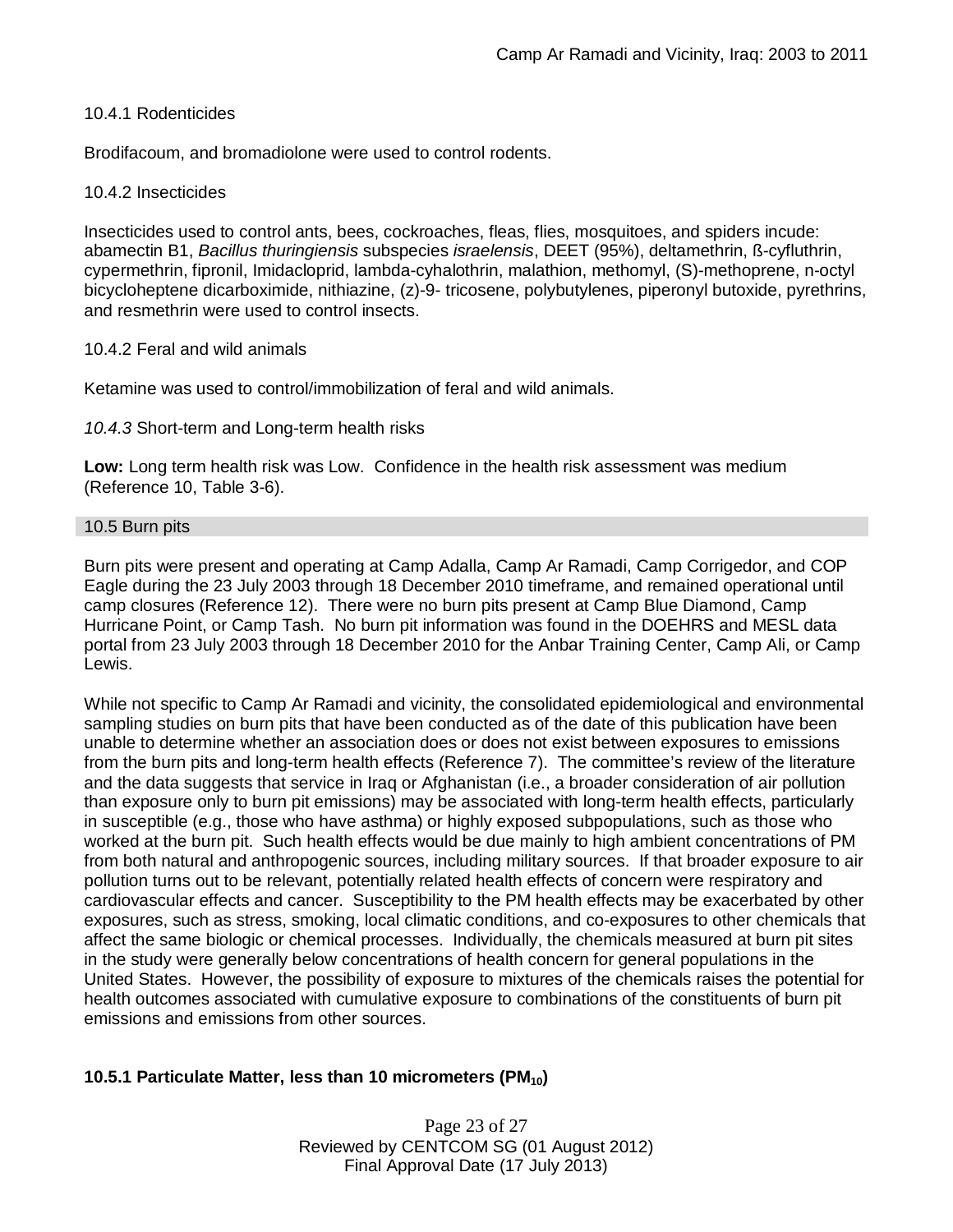*10.5.1.1 Sample data/Notes:*

Exposure Guidelines: Short-term (24-hour) PM<sub>10</sub> (μg/m<sup>3</sup>): Negligible MEG=250, Marginal MEG=420, Critical MEG=600 Long-term (1-year) PM<sub>10</sub> MEG (μg/m<sup>3</sup>): Not Available.

Camp Ar Ramadi: A total of  $3 \text{ PM}_{10}$  air samples were collected from 29 May 2007 to 23 January 2009 (No data available for 2008). The range of 24-hour PM<sub>10</sub> concentrations was 137  $\mu$ g/m<sup>3</sup> – 731  $\mu$ g/m<sup>3</sup> with an average concentration of 363  $\mu$ g/m<sup>3</sup>. The short-term hazard severity was marginal for typical  $PM_{10}$  concentrations, and critical for the peak  $PM_{10}$  concentration. However, data were insufficient to characterize potential health risks associated with  $PM_{10}$  exposure.

Camp Adalla: A single  $PM_{10}$  air sample was collected on 7 May 2009. The 24-hour  $PM_{10}$  sample had a concentrations was 345  $\mu$ g/m<sup>3</sup>. The short-term hazard severity was negligible. However, data was insufficient to characterize potential health risks associated with  $PM_{10}$  exposure.

COP Eagle: A single  $PM_{10}$  air sample was collected on 6 May 2009. The 24-hour  $PM_{10}$  sample had a concentrations was 313 μg/m<sup>3</sup>. The short-term hazard severity was negligible. However, data was insufficient to characterize potential health risks associated with  $PM_{10}$  exposure.

*10.5.1.2 Short-term health risks:*

**Not Evaluated.** Peak PM<sub>10</sub> concentration was at the short-term negligible (Camp Adalla and COP Eagle), and critical (Camp Ar Ramadi) hazard severity level. However, the limited available data were insufficient to characterize potential health risks associated with  $PM_{10}$  exposure.

## *10.5.1.3 Long-term health risk:*

**Not Evaluated-no available health quidelines**. The EPA has retracted its long-term NAAQS for PM<sub>10</sub> due to an inability to clearly link chronic health effects with chronic  $PM_{10}$  exposure levels.

# **10.5.2 Particulate Matter, less than 2.5 micrometers (PM2.5)**

### *10.5.2.1 Sample data/Notes:*

Exposure Guidelines: Short-term (24-hour) PM<sub>2.5</sub> MEGs (μg/m<sup>3</sup>): Negligible MEG=65, Marginal MEG=250, Critical MEG=500; Long-term (1-year)  $PM<sub>2.5</sub> MEGs$ : Negligible MEG=15, Marginal MEG=65.

Camp Ar Ramadi: A total of 3  $PM<sub>2.5</sub>$  air samples were collected from 19-21 June 2009. The range of 24-hour PM<sub>2.5</sub> concentrations was 42 µg/m<sup>3</sup> – 498 µg/m<sup>3</sup> with an average concentration of 202 µg/m<sup>3</sup>. The short-term hazard severity was negligible for typical PEPCs, and marginal for the peak PEPC. The long-term hazard severity for typical  $PM<sub>2.5</sub>$  concentrations was marginal. However, data were insufficient to characterize potential health risks associated with  $PM_{2.5}$  exposure.

COP Eagle: A single  $PM<sub>2.5</sub>$  air sample was collected on 6 May 2009. The 24-hour  $PM<sub>2.5</sub>$  sample had a concentrations was 100  $\mu$ g/m<sup>3</sup>. The short and long-term hazard severity was marginal. However, the data was insufficient to characterize potential health risks associated with  $PM<sub>2.5</sub>$  exposure.

*10.5.2.2 Short-term health risks:*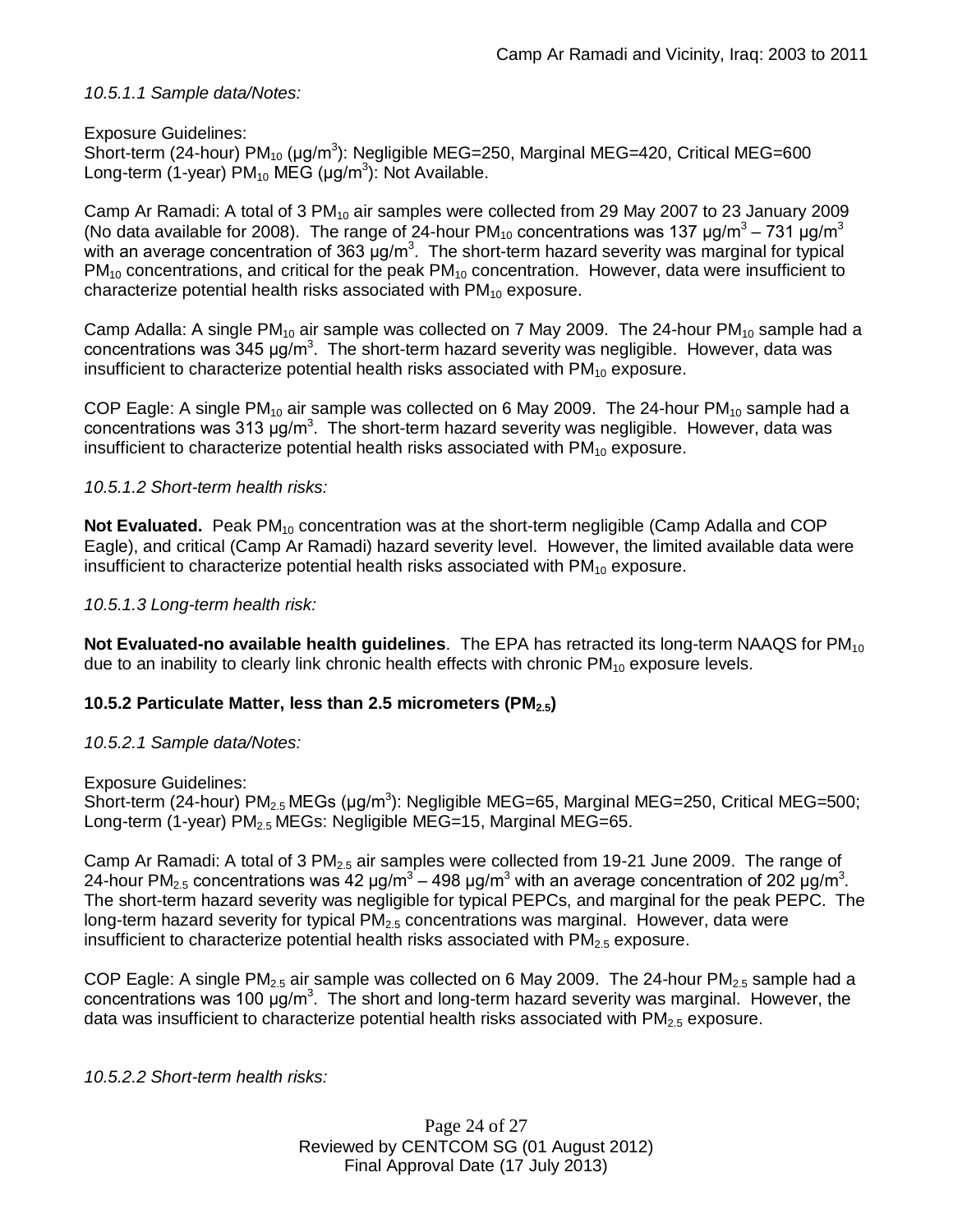Not Evaluated. Peak PM<sub>2.5</sub> concentration was at the short-term marginal hazard severity level at Camp Ar Ramadi and COP Eagle. However, the limited available data were insufficient to characterize potential health risks associated with  $PM_{10}$  exposure.

## *10.5.2.3 Long-term health risks:*

**Not Evaluated.** Typical PM<sub>2.5</sub> concentration was at the long-term marginal hazard severity level at Camp Ar Ramadi and COP Eagle. However, the limited available data were insufficient to characterize potential health risks associated with  $PM_{10}$  exposure.

## **10.5.3 Airborne Metals from PM<sup>10</sup>**

### *10.5.3.1 Sample data/Notes:*

Camp Ar Ramadi: A total of  $3 \text{ PM}_{10}$  air samples were collected from 29 May 2007 to 23 January 2009 (No data available for 2008) for the analysis of airborne metals. None of the analyzed metals in the collected samples were found at concentrations above the 1-year negligible MEGs. However, data were insufficient to characterize potential health risks associated with  $PM_{10}$  airborne metal exposure.

*10.5.3.2 Short-term health risks:*

### **None identified based on available data.**

### *10.5.1.3 Long-term health risk:*

**Not Evaluated-no available health guidelines**. The EPA has retracted its long-term NAAQS for PM<sub>10</sub> due to an inability to clearly link chronic health effects with chronic  $PM_{10}$  exposure levels.

# **10.5.4 Volatile Organic Compounds (VOC)**

### *10.5.4.1 Sample data/Notes:*

Camp Hurricane Point: A total of 2 TO-17 VOC samples were collected in 2005. None of the analyzed VOC pollutants were found at concentrations above short or long-term MEGs. However, data were insufficient to characterize health risk associated with VOC exposure.

*10.5.4.2 Short and long-term health risks:*

### **None identified based on the available sampling data.**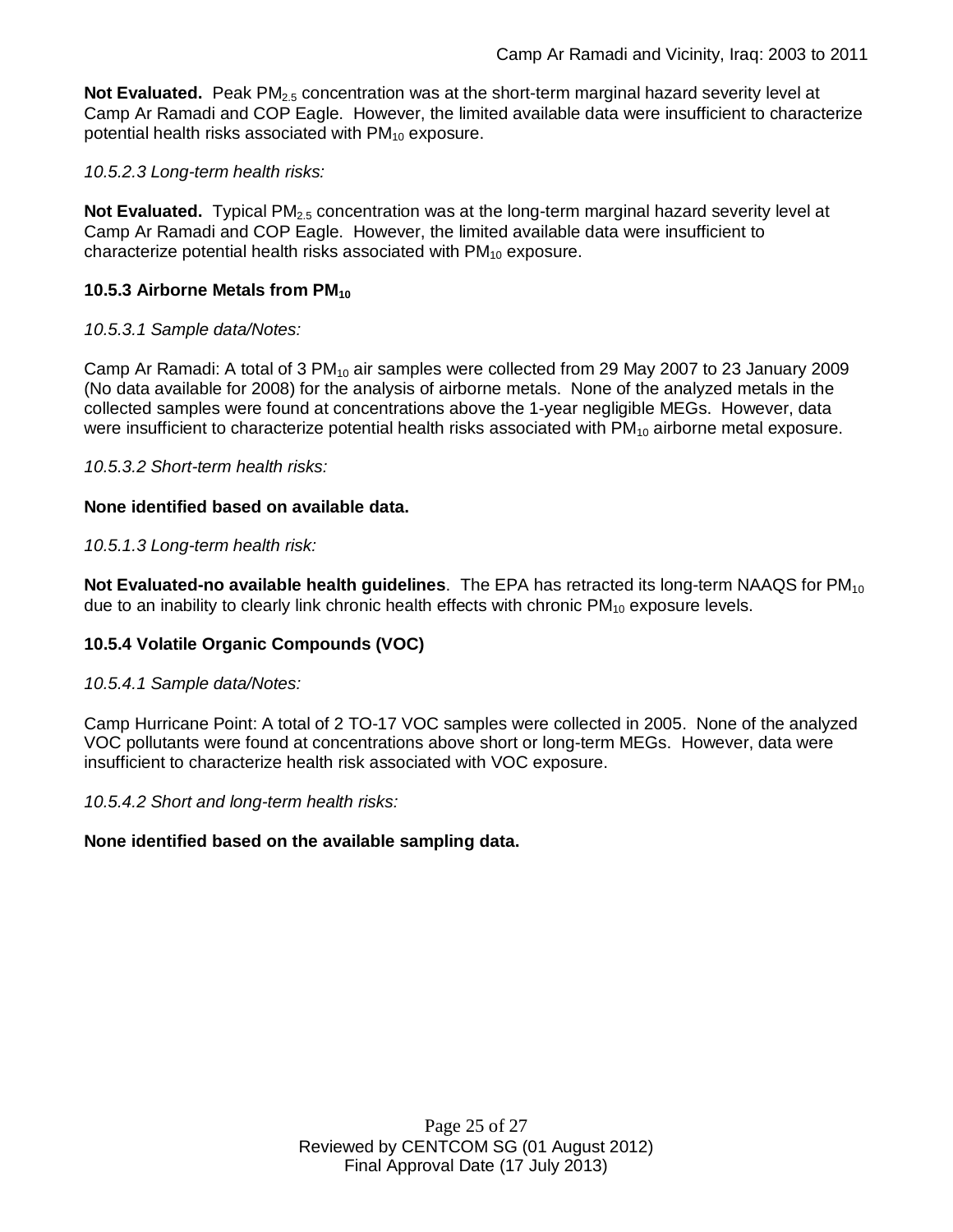## **11 References<sup>1</sup>**

- 1. Casarett and Doull's Toxicology: the Basic Science of Exposures, Chapter 2- Principles of Toxicology; Fifth Edition, McGraw Hill, New York.
- 2. Clinical Toxinology Resources: http://www.toxinology.com/. University of Adelaide, Australia.
- 3. Defense Occupational and Environmental Health Readiness System (referred to as the DOEHRS-IH (EH) database) at https://doehrs-ih.csd.disa.mil/Doehrs/. Department of Defense (DoD) Instruction 6490.03, *Deployment Health*, 2006.
- 4. DoDI 6055.05, Occupational and Environmental Health, 2008.
- 5. DoD MESL Data Portal: https://mesl.apgea.army.mil/mesl/.Some of the data and reports used may be classified or otherwise have some restricted distribution.
- 6. Goldman RF. 2001. Introduction to heat-related problems in military operations. *In*: Textbook of military medicine: medical aspects of harsh environments Vol. 1, Pandolf KB, and Burr RE (Eds.), Office of the Surgeon General, Department of the Army, Washington DC.
- 7. IOM (Institute of Medicine). 2011*.* Long-term health consequences of exposure to burn pits in Iraq and Afghanistan*.* Washington, DC: The National Academies Press.
- 8. Joint Staff Memorandum (MCM) 0028-07, Procedures for Deployment Health Surveillance, 2007.
- 9. National Center for Medical Intelligence (NCMI). 2010. Defense Intelligence Report: (U) Baseline Infectious Disease Risk Assessment CENTCOM: Iraq. Defense Intelligence Agency, https://www.intelink.gov/ncmi/index.php
- 10. USA PHC TG230, June 2010 Revision, Environmental Health Risk Assessment and Chemical Exposure Guidelines for Deployed Military Personnel.
- 11. USACHPPM, 2008 Particulate Matter Factsheet; 64-009-0708, 2008.

12. U.S. Army Central Command, Infrastructure Spatial Intelligence Portal. Contains engineering, construction, and other infrastructure-related data and reports for locations within the ARCENT AO. Some of the data and reports used may be classified or otherwise have some restricted distribution.

 $^1$  NOTE. The data are currently assessed using the APHC 2010 TG230. The general method involves an initial review of the data which eliminates all chemical substances not detected above 1-yr negligible MEGs. Those substances screened out are not considered acute or chronic health hazards so are not assessed further. For remaining substances, acute and chronic health effects are evaluated separately for air and water (soil was only evaluated for long term risk). This was performed by deriving separate short-term and long term population exposure level and estimates (referred to as population exposure point concentrations, PEPC) that are compared to MEGs derived for similar exposure durations. If less than or equal to negligible MEG the risk was Low. If levels are higher than negligible then there was a chemical-specific toxicity and exposure evaluation by appropriate SMEs, which includes comparison to any available marginal, critical or catastrophic MEGs. For drinking water 15 L/day MEGs are used for the screening while site specific 5-15 L/day are used for more detailed assessment. For nondrinking water (such as that used for personal hygiene or cooking) the 'consumption rate' was limited to 2 L/day (similar to the EPA) which was derived by multiplying the 5 L/day MEG by a factor of 2.5. This value was used to conservatively assess non drinking uses of water.